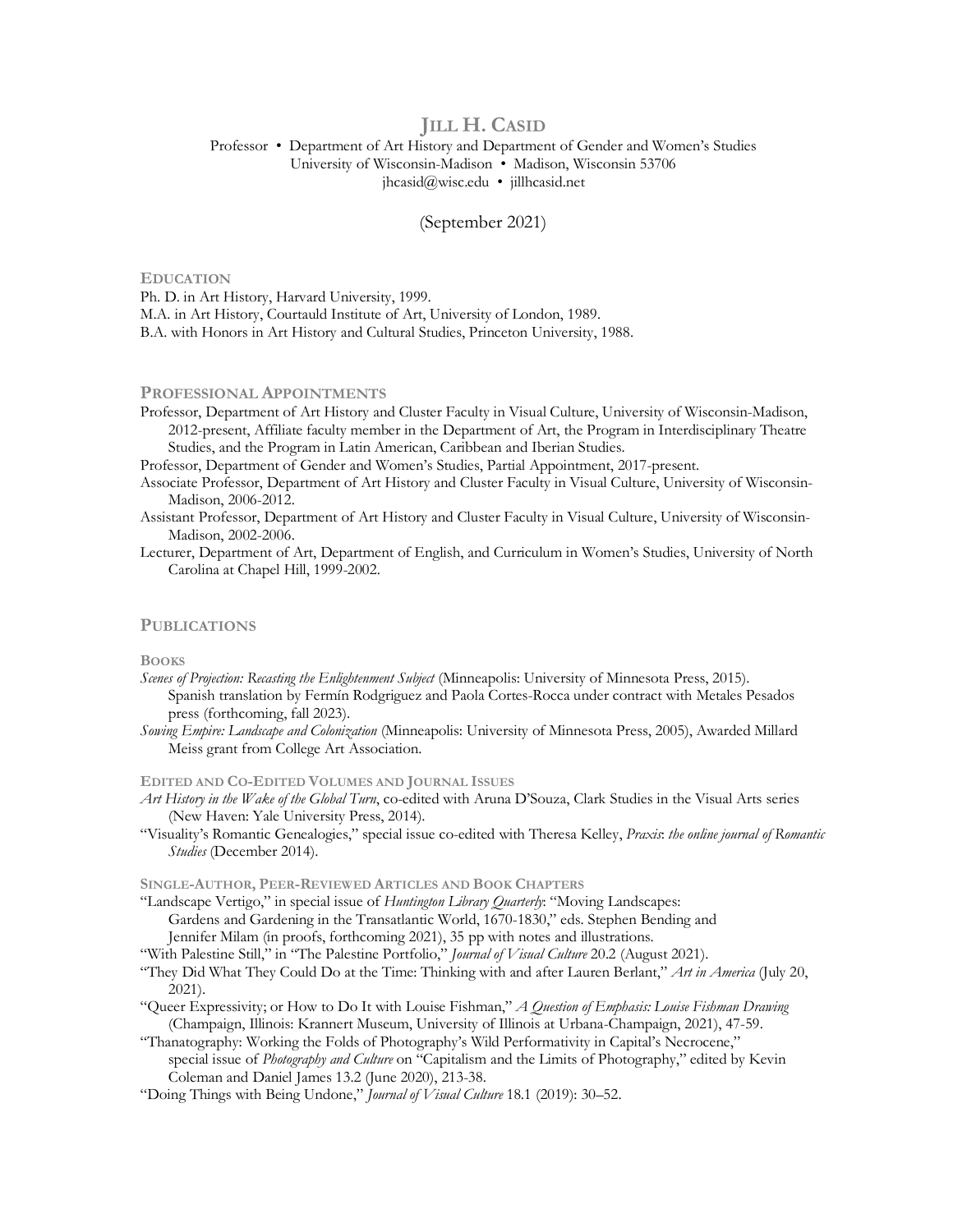- "Necropolitics at Sea," *Migration and the Contemporary Mediterranean, Shifting Cultures in 21st-Century Europe*, ed. Claudia Gualtieri (Oxford: Peter Lang, 2018), 193-214.
- "Necrolandscaping," *Natura: Environmental Aesthetics after Landscape,* eds. Jens Andermann, Lisa Blackmore, and Dayron Carrillo Morell (Zurich: Diaphanes, 2018), 237-64.
- "Queer Deformativity," *The Conditions of Being Art: Pat Hearn Gallery & American Fine Arts, Co. (1983-2004)*, eds. Jeannine Tang, Lia Gangitano, and Ann Butler (New York: Dancing Foxes Press, 2018), 213-37.
- "Landscaping for Chimeras," *Architecture is All Over*, eds. Esther Choi and Marrikka Trotter (New York: Columbia Books on Architecture and the City, 2017), 268-83.
- "A State of Foreclosure: The Guantánamo Prison," *The Philosophical Salon: Twenty-First Century Speculations, Reflections, Interventions*, eds. Patricia Vieira and Michael Marder (London: Open Humanities Press, 2017), 226- 28.
- "Visual Representations," in *The Princeton Companion to Atlantic History* ed. Joseph C. Miller, associate eds. Vincent Brown, Jorge Cañizares-Esguerra, Laurent Dubois and Karen Ordhal Kupperman (Princeton: Princeton University Press, 2015), 468-76.
- "Alter-Ovid—Contemporary Art on the Hyphen," *A Handbook to the Reception of Ovid*, eds. John F. Miller and Carole Newlands (Oxford: Wiley-Blackwell, 2014), 416-35.
- "Turning the 'Fearful Sphere': Prepositional Tactics in and for the Global," in *Art History in the Wake of the Global Turn*, co-edited with Aruna D'Souza, Clark Studies in the Visual Arts series (New Haven: Yale University Press, 2014), 213-27.
- "Pyrographies: Photography and the Good Death," *Women & Performance: a journal of feminist theory* 22.1 (2012): 109-31.
- "Handle with Care," *TDR/Drama Review* 56.4(Winter 2012): 123–37.
- "Cis," *Journal of Visual Culture* 11 (2012): 140–44.
- "Landscape in, around, and under the Performative," *Women & Performance: a journal of feminist theory* 21.1 (2011): 97–116.
- "Chimerical Figurations at the Monstrous Edges of Species," *Environmental Criticism for the Twenty-First Century*, eds. Stephanie Lemenager, Teresa Shewry, and Ken Hiltner (London: Routledge Press, 2011), 61–83.
- "Landscape Trouble," in *Landscape Theory*, eds. James Elkins and Rachael Z. DeLue (London: Routledge Press, 2007), 179–87.
- "Inhuming Empire: Islands as Plantation Nurseries and Graves," *The Global Eighteenth Century*, ed. Felicity Nussbaum (Baltimore: The Johns Hopkins University Press, 2003), 279–95. Paperback edition in 2005.
- "Commerce in the boudoir," *Women, Art, and the Politics of Identity in Eighteenth-Century Europe*, eds. Melissa Hyde and Jennifer Milam (London: Ashgate Press, 2003), 91–114.
- "His Master's Obi," *The Visual Culture Reader*, ed. Nicholas Mirzoeff (New York: Routledge Press, 2002), 533–45.
- "Queer(y)ing Georgic: Pleasure, Utility, and Marie-Antoinette's Ornamented Farm" *Eighteenth-Century Studies* vol. 30, no. 3 (Spring 1997): 304–18.

## **CO-AUTHORED, PEER-REVIEWED ARTICLES**

- "Visuality's Romantic Genealogies," with Theresa Kelley, in "Romantic Visualities," a special themed issue of *Praxis*, the online journal of Romantic Studies, December 2014.
- "Volatilizing Partnership Ltd.," with María DeGuzmán, *Journal of the Center for Exploratory and Perceptual Art* (Fall 2000).
- "The André-Casid-Encarnación-McClanan- Sánchez Family; or, An Outdoor Conversation Piece, Public Landing, Winthrop, MA," with María DeGuzmán, *Art Journal* no. 1, vol. 56 (Spring 1997): 7–16.

## **BOOK REVIEWS**

- "Superbad Sex Objects," A review of Jennifer Doyle, *Sex Objects: Art and the Dialectics of Desire* (Minneapolis: University of Minnesota Press, 2006), *GLQ: A Journal of Lesbian and Gay Studies* vol. 15, no. 2 (2009): 346-48.
- Review of *The Nineteenth-Century Visual Culture Reader*, eds. Vanessa R. Schwartz and Jeannene M. Przyblyski (New York: Routledge, 2004), *CAAreviews online* (October 2006).
- "Refracting Camp: A Review of *Camp: Queer Aesthetics and the Performing Subject, A Reader*, ed. Fabio Cleto (Ann Arbor: The University of Michigan Press, 1999)," *Art Journal* 63.4 (Winter 2004): 135–37.
- Review of Chloe Chard, *Pleasure and Guilt on the Grand Tour: Travel Writing and Imaginative Geography, 1600–1830* (Manchester: Manchester University Press, 1999), *CAAreviews online* (November 2000).
- Review of Chantal Thomas, *The Wicked Queen: The Origins of the Myth of Marie–Antoinette*, trans. Julie Rose (New York: Zone Books, 1999), *CAAreviews online* (March 2000).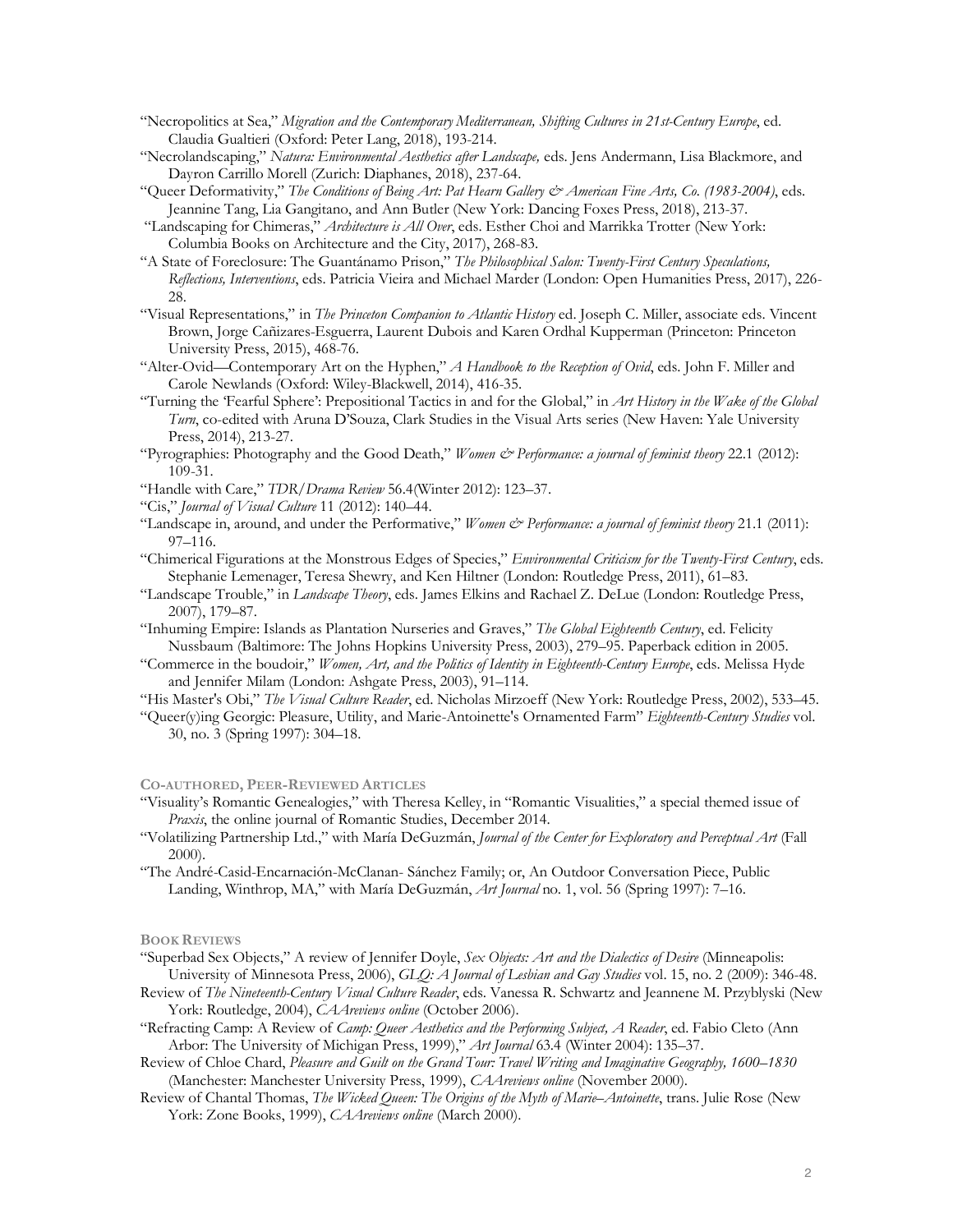**SINGLE-AUTHOR ARTICLES AND BOOK CHAPTERS IN PREPARATION**

"The Task of the Amplifier," essay for *arms, ache, avid, aeon: fierce pussy amplified*, catalogue, Palais de Tokyo, Paris; Beeler Gallery, Columbus, Ohio and ICA-Philadelphia, in preparation, 25 pp.

# **SINGLE-AUTHOR BOOK MANUSCRIPTS IN PREPARATION**

- *Necrolandscaping: Form at the Edges of Life, Part One*, book manuscript in preparation, under discussion with university press.
- *Chimerical Landscaping: Form at the Edges of Life, Part Two*, book manuscript in preparation, under discussion with university press.

*The Volatile Image*, book manuscript in preparation, 300 pp.

## **OTHER PUBLICATIONS (ACADEMIC BLOG ESSAYS, CATALOGUE ESSAYS, AND ART BOOK PIECES)**

"Palinode," exhibition catalogue essay for *Bill Jacobson: Regards*, Hiram Butler Gallery (2019).

"A State of Foreclosure: The Guantánamo Prison," *The Philosophical Salon*, *Los Angeles Review of Books*, March 2016. "Screen time," *Oxford Scholarship Online*, OUPblog, December 2015.

- "Art of Horning," exhibition catalogue essay for *Meg Mitchell: Threaded in a Voice*, HouseGuests Artist-in-Residence exhibition series, Evergreen Museum & Libraries, Johns Hopkins University (September 2015), 4–13.
- "The Imperative Mood" (#8, June 18, 2012), special issue of *Nomadikon* on "Image Wars," *Nomadikon, the online blog of the Bergen Center of Visual Culture*, Norway.
- "Does Public Sex Matter?: excerpt from an email exchange with Joshua Lubin- Levy," *Petite Morte: Recollections of a Queer Public, an artist's book*, eds. Joshua Lubin-Levy and Carlos Motta (New York, NY: Forever & Today, 2011), 80.

### **TRANSLATED PUBLICATIONS**

- *Escenas de proyección*, Spanish translation of *Scenes of Projection: Recasting the Enlightenment Spectator* (University of Minnesota Press, 2015), translation into Spanish by Fermín Rodriguez and Paola Cortes-Roca, under contract with Metales Pesados Press (forthcoming, fall 2023), 324 pp. with notes illustrations.
- "Sombras del Iluminismo: escenas de proyección," introduction from *Scenes of Projection: Recasting the Enlightenment Spectator* (University of Minnesota Press, 2015), Spanish translation by Fermín Rodriguez for theory dossier on "cinema y sus medios" in special issue edited by Jorge Pavez Ojeda of *Escrituras Americanas* vol. 5, no 1/2 (July 2021), 4-52.
- Extract of "Revolting Landscape," from *Sowing Empire: Landscape and Colonization* (University of Minnesota Press, 2005), Portuguese translation in special issue on Black Portugal of *La Rampa* 4 (2021), 61-62.

## **SELECTED FELLOWSHIPS, GRANTS AND AWARDS**

Clark-Oakley Fellowship, Research and Academic Programs, Clark Art Institute and Oakley Humanities Center, Williams College, Williamstown, MA, 2018-19.

Chancellor's Inclusive Excellence in Teaching Award, University of Wisconsin-Madison, 2015.

Vilas Research Investigator Award, University of Wisconsin-Madison, one year of research support, 2014-15.

H. I. Romnes Faculty Fellow, University of Wisconsin-Madison, five years of research support, awarded 2011.

Research Leave, University of Wisconsin-Madison, 2010-2011, 2015-16, 2019-20, Spring 2022. Hamel Faculty Fellow, University of Wisconsin-Madison, five years of research support, awarded 2009.

Honors Program Course Development Grant, University of Wisconsin-Madison, 2009, 2020, 2021.

# Institute for Research in the Humanities Residency Fellowship, University of Wisconsin-Madison, Spring 2007 (one-semester leave).

College Art Association Millard Meiss Publication Grant for *Sowing Empire: Landscape and Colonization*, 2003. Clark Art Institute Summer Residency Fellowship, 2003.

Smithsonian Dibner Fellowship in the History of Science and Technology, 2000.

Ahmanson–Getty Postdoctoral Research Fellowship, UCLA, 2000.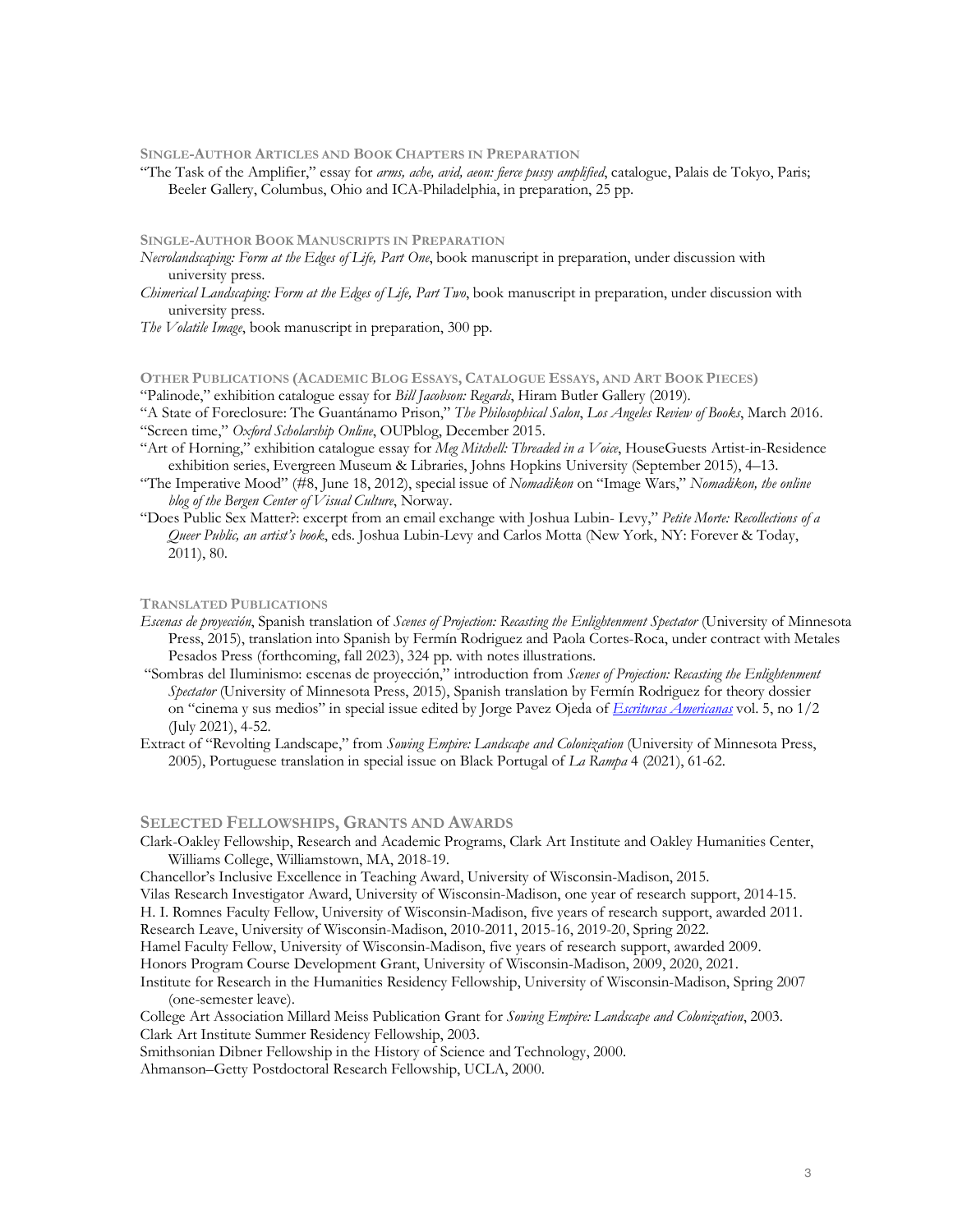# **PROFESSIONAL TALKS**

**KEYNOTE LECTURES AND PLENARY ADDRESSES**

- Keynote dialogue with Stuart Murray, "Relations of Care across and after Worlds," international conference convened by UW-Madison Ethics of Care Borghesi-Mellon Workshop, May 2021 [online].
- "Doing Things with Being Undone," Fifth Biennial Conference of the International Association for Visual Culture Conference, "Visual Pedagogies," London College of Communication, University of the Arts, London, September 2018.
- "Life at the Limit," Conference on "The Limits of Latin American Cultural Studies," Sponsored by *The Journal of Latin American Cultural Studies*, Oxford University, January 2016.
- "Art History on the Hyphen," Conference on "Between, Among, and Across: Transhistories of the Visual," Elon University, North Carolina, February 2015.
- "Virulent Still Life: Landscape and the Photographic Archive as Technologies of Empire," Research Symposium on "Approaching Absenteeism" organized by the research group "Landings," Tropenmuseum, Amsterdam, July 2013.
- "Vowels that Growl," Symposium on "Methodologies in Motion," Roehampton University, London, March 2013.
- "Deathcare," Symposium on "The Art of Death and Dying," University of Houston, October 2012.

"Landscape and Radical Domestication," ANTI Festival, Finland, September 2012.

- "The Imperative Mood," Conference on "Now! Visual Culture," International Association for Visual Culture, NYU, May 2012.
- "Pyrographies: Photography, Desire, Loss," Conference on "Researching the Arts," School of the Arts, Brunel University, London, June 2011.
- "Tactics for Chimeras," Symposium on "Architecture at the Edge of Everything Else," Toronto, February 2011.

"Monstrous Transformation after Ovid," Conference on "Ovidianism," University of Richmond, March 2010. "Practices of Change at the Edges of the Human: Transplantation and Cross-Species Encounter in the

- Eighteenth Century," Conference on "Before Environmentalism," The Early Modern Center, UC-Santa Barbara, March 2009.
- "Immodest Witnessing: Ethics and the Environment," Cultural Studies Association, April 2007.

**INVITED LECTURES, NATIONAL AND INTERNATIONAL** 

- "Doing Things with Being Undone in the Necrocene," A+D Visitors Series, Krannert Art Museum, University of Illinois Urbana-Champaign, September 2021.
- "Art in the Necrocene," for "Planet on Fire: Reimagining the Future of the World," R. W. Kern Center, Hampshire College, April 2021.
- "Doing Things with Being Undone in the Necrocene," Tyler Art + Architecture, Temple University, March 2021. "Necrolandscaping," University of Virginia, February 2021.
- "Doing Things with Being Undone in the Necrocene," Visual Cultures Now: Field Reports Series, Department of Visual Cultures, Goldsmith's University, October 2020.
- "Care for Death," Art History & Criticism Lecture Series, Stony Brook University, October 2020.
- "Thanatography," Visual Culture Lecture Series, University of Minnesota-Duluth, March 2019.
- "The Task of the Amplifier," "arms ache avid aeon: a symposium," in collaboration with the queer feminist art collective fierce pussy, Beeler Gallery, Columbus College of Art and Design, March 2019.
- "Thinking with Carbon in the Necrocene: Art and Living our Dying," Forest University organized in conjunction with *The Museum of the Great Outdoors* (Amber Ginsburg, Sara Black and Charlie Vinz), Thailand Biennial, Krabi, Thailand, January 2019
- "Landscape Vertigo," Conference on "Moving Landscapes: Gardens and Gardening in the Transatlantic World, 1670-1830," Huntington Library, San Marino, California, December 2018.
- "Necrolandscaping on the Border," Clark Art Institute, Williamstown, MA, November 2018.
	- "Queer Deformativity," Lecture Series on "Intensify Desire," Kunsthistorisches Institut der Freie Universität Berlin, May 2018.
- "Thanatography in the Necrocene," Capitalism and the Camera Workshop, University of Toronto, May 2018.
- "Botanical Witness," Conference on "Ireland, the British Empire, and the Caribbean: Comparative Perspectives," University College Dublin, December 2017.
- "Necro-landscaping," Symposium on "Environmental Aesthetics after Landscape," University of Zurich, June 2017.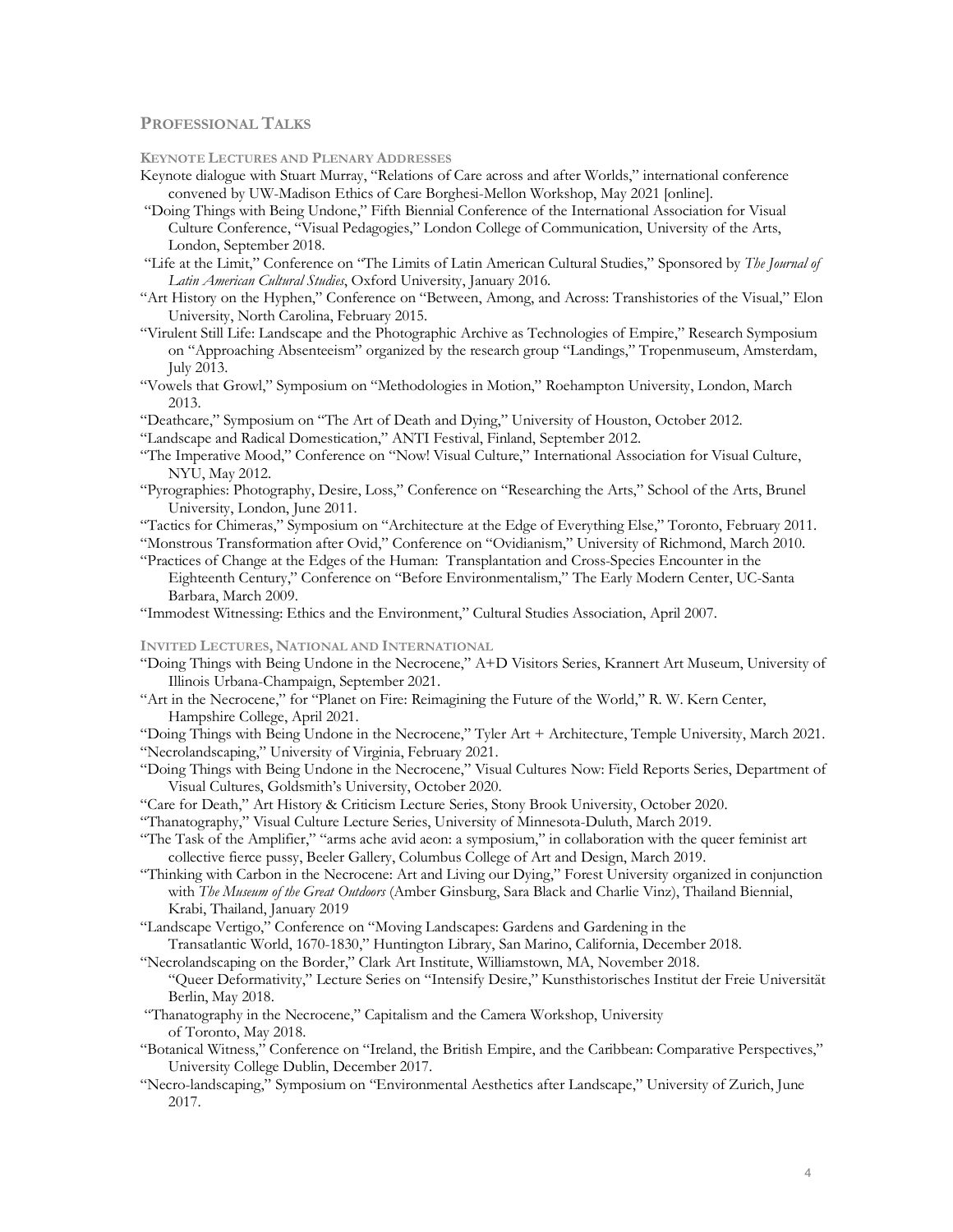- "Enlightenment Terror and its Terrain," Conference on "Global Enlightenment," Princeton University, April 2017.
- "Necro-Tactics at the Limits of Refuge," Conference on "Europe without Borders," European Cultural Studies Program, Princeton University, May 2016.
- "Transversal Methods in Everyday Death-Worlds," Townsend Center for the Humanities, University of California, Berkeley, April 2016.
- "Satyrosity," Symposium on "Aesthetic Enlightenments," Huntington Library, San Marino, California, January 2014.
- "Queer Projection," School of Architecture, Princeton University, May 2013.
- "Theses on the 'Future of an Illusion,'" Department of Art History, Grinnell College, Iowa, April 2013.
- "Chimerical Ground, Monstrous Time," Graduate School of Design, Harvard University, September 2010.
- "Powers of Imaging: Visual Studies and Global History," Symposium on "Material Geographies: Bodies in Transit & Places in Imagination," North Carolina State University, April 2010.
- "Cruising," Humanities Center Series on Environmental Crisis, UC-Santa Barbara, February, 2010.
- "Woulds that Matter: Conditionals of the Possible in Cultural Contact and Transformation," Transitions Seminar Series, NYU, January 2010.
- "Transplantation and Chimeras: Practices of Change at the Edges of the Human," Université Paris-Diderot, March 2009.
- "Transplantation and Chimeras: Early Modern Practices of Change at the Edges of the Human," Department of Communications and Art History, McGill University, January 2009.
- "The Work of Visual Culture in the Age of Hyperreal Tourist Environments," Symposium on "Identity, Territory, and Social Justice in Latin America and the Caribbean," Syracuse University, February 2008.
- "Race, Slavery, and the Origins of Photography," Conference on "Out of Sight: New World Slavery and the Visual Imagination," The Center for the Humanities, Northwestern University, March 2007.
- "'You Became a Scientific Profile': Race, Sexuality, and the Origins of Photographic Identification," Interdisciplinary Biopolitics Symposium, Cornell University, May 2006.
- "Girodet in Pieces," International Exhibition on "Girodet: Romantic Rebel," Art Institute of Chicago, April 2006.
- "Enlightenment's Shadow Archive," Visual Studies Program, Department of Art History, Cornell University, April 2005.
- "Transculturation and Studies in Eighteenth-Century Art History," "Travels in Eighteenth-Century Art: A Symposium on Art History and Eighteenth-Century Studies," Department of Art, The University of North Carolina at Chapel Hill, December 2000.
- "Inhuming Empire: Islands as Plantation Nurseries and Graves," "Eighteenth-Century Islands," William Andrews Clark Library, sponsored by the UCLA Center for 17th & 18th Century Studies, April 2000.
- "'Our Mothers' Gardens' in Revolt': Slave Gardens and Resistance in the Caribbean," Women's Studies Colloquium Series, The University of North Carolina at Chapel Hill, November 1999.
- "Plantations of the Nabobs," Department of Art Lecture Series, The University of North Carolina at Chapel Hill, November 1999.

# **CONFERENCE/SYMPOSIA/WORKSHOP ACTIVITY**

# **CONFERENCES, SYMPOSIA, AND WORKSHOPS ORGANIZED**

"In the Wake of the Global Turn: Practices for an 'Exploded 'Art History without Borders," Co-Convener with Aruna D'Souza, Clark Art Institute International Conference, Sterling and Francine Clark Art Institute, Williamstown, MA, November 2011.

## **SESSIONS ORGANIZED**

- "Life's Edge: A Thinking-Feeling Lab in the Risks, Powers, and Possibilities of Forms-of-Life," co-chair with José Esteban Muñoz, sponsored by Visual Culture Caucus, College Art Association Conference, February 2013.
- "Teaching Visual Culture Studies," co-chair with Erica Rand, sponsored by Visual Culture Caucus, College Art Association Conference, March 2004.
- "Landscape and 'the Caribbean': Power, Aesthetics, and (De) Colonization," New England Council of Latin American Studies Conference, October 1996.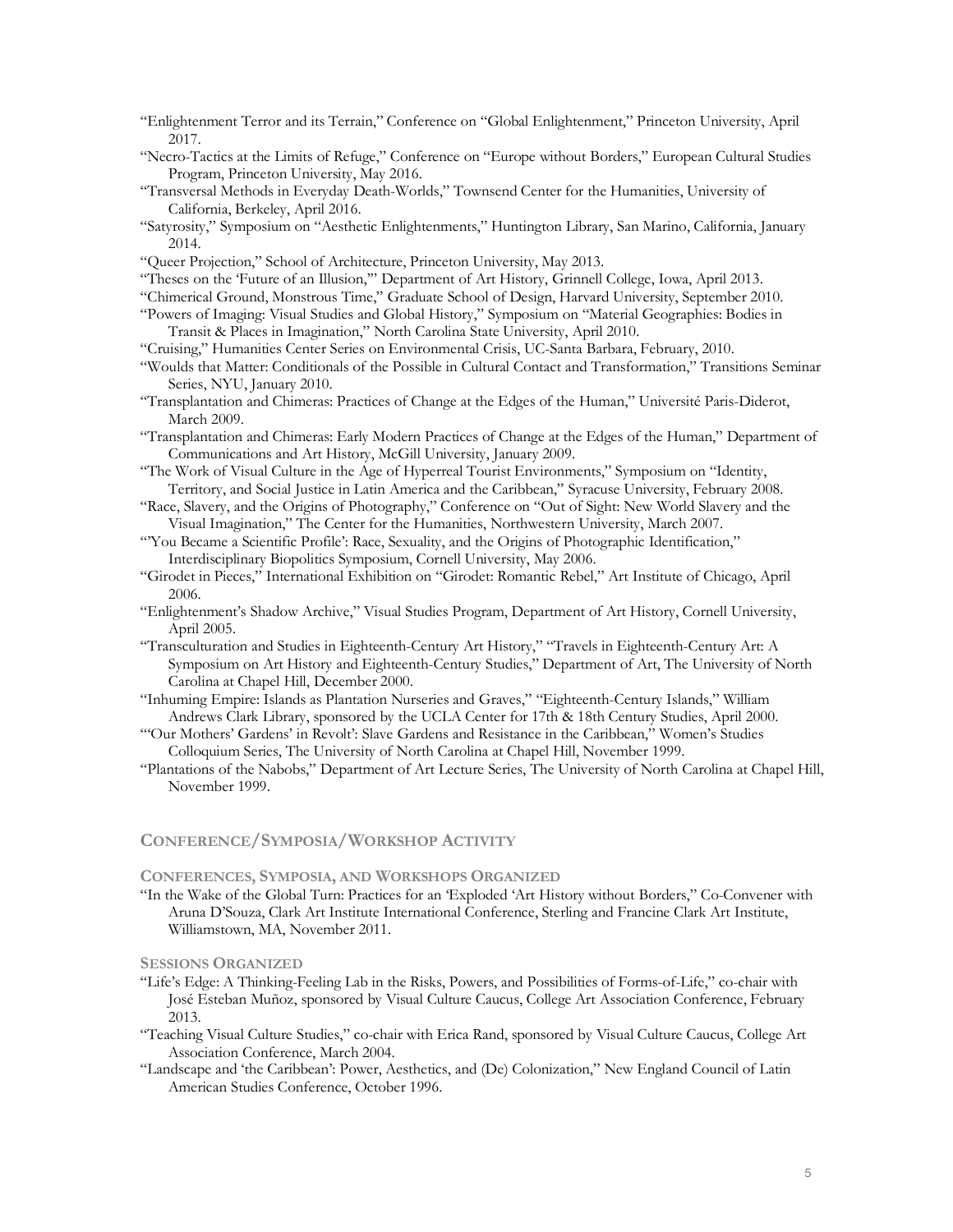**PAPERS PRESENTED**

- "In the Necrocene," for "Economics and Ecology (A Roundtable)," New England Association for Eighteenth-Century Studies, November 2021 (online).
- "Reckoning with Landscaping as Imperial Technology after #RhodesMustFall and #Landback," for "Enduring Colonialism: Empire and Landscape in Dialogue," Landscape Research Group, London, September 2021 (online).
- "Queer and Trans\* Aesthetic Experiments in the Praxis of Melancholy Joy," American Studies Association Conference, rescheduled for October 2021 (online).
- "Death as Medium," New Media Caucus Session, College Art Association Conference, Chicago, February 2020.
- "Description as a Praxis of Care," Symposium on Description, Clark Research and Academic Programs and Oakley Humanities Center, June 2019.
- "Doing Things with Being Undone," Oakley Humanities Center, Williams College, April 2019.
- "Transversal Methods for an Art History at the Limit," College Art Association Conference, February 2018.
- "Shame-Flushed Flaming: Narcissism and the Queer Potentials of Photography," College Art Association Conference, February 2011.
- "Cosmopolites: Plants and Planetary Consciousness," College Art Association Conference, February 2011.
- "It's a Shame," Roundtable commemorating Eve Sedgwick, Eighteenth-Century Studies Annual Conference, March 2010.
- "Somatic Spectatorship: Torture and the Camera," Society for Cinema and Media Studies Annual Conference, March 2007.
- "The Work of Visual Culture in the Age of Floating Commodities," College Art Association Conference, February 2006.
- "Transcultural Genealogies," College Art Association Conference, February 2006.
- "In the Shadow Archive," Queer Visual Culture at the Crossroads Conference, CUNY Graduate Center, November 2004.
- "Unruly Objects of Sight: Machine Agency and Counter-Colonial Ingestion," Modern Language Association Conference, December 2002.
- "Dead Dyke, Dead Mule: Vodou, the Renewal of (Post)Modernism, and Zora Neale Hurston's 'Rebirth of a Nation'," Modernist Studies Association Meeting, October 2001.
- "Queer Gardens in the Imperial Countryside," American Society for Eighteenth-Century Studies Conference, April 2001.
- "Technologies of Projection, Empirical Science, and Colonial Violence," College Art Association Conference, February 2001.
- "'Marvellous Authority': French Machine Magic, Torture, and Colonial Algerian Rebel Flesh," Modern Language Association Conference, December 2000.
- "Transforming Colonial Space: Nomadic Gardens of Queer Longing," Modern Language Association Conference, December 2000.
- "Machine Magic, Colonial Violence, and Transculturation," Conference on Changing and Exchanging, Princeton University, October 2000.
- "Sexing 'the Country and the City': Queer Reproduction and Jeannette Winterson's Counter–Discourse of the Rural," Modern Language Association Conference, December 1998.
- "Beyond the Plantation–Machine: Black Resistance Landscapes in Eighteenth–Century Jamaica," Group for Early Modern Cultural Studies Conference, November 1998.
- "'Voodoo' Aesthetics: Appropriations of Vodou & Santería and the Renewal of Postmodernism," New England Council of Latin American Studies Conference, October 1998.
- "Autogenerating Empire: The Anti–Empire of the Garden–Farm and Rousseau's *Julie; ou, La Nouvelle Héloise*," Workshop on "Europe and Empire: Encounters, Transformations, Legacies," Center for European Studies, Harvard University, October 1998.
- "Imperial Picturesque: Transplantation, Transculturation and Jean-Joseph Laborde's Landscape Garden at Méréville," College Art Association Conference, February 1998.
- "Imperial Hybridity: Transplantation and the Colonial Re-Landscaping of Jamaica," Group for Early Modern Cultural Studies Conference, December 1997.
- "Revolting Landscape: Marronage, the 1791 Saint Domingue Slave Rebellion, and the Paradoxes of 'Natural Liberty,'" New England Council of Latin American Studies Conference, October 1996.
- "The Reproduction of France: Grafting, Draughting, and the Colonial Plantation System of the French Caribbean," Group for Early Modern Cultural Studies Conference, September 1996.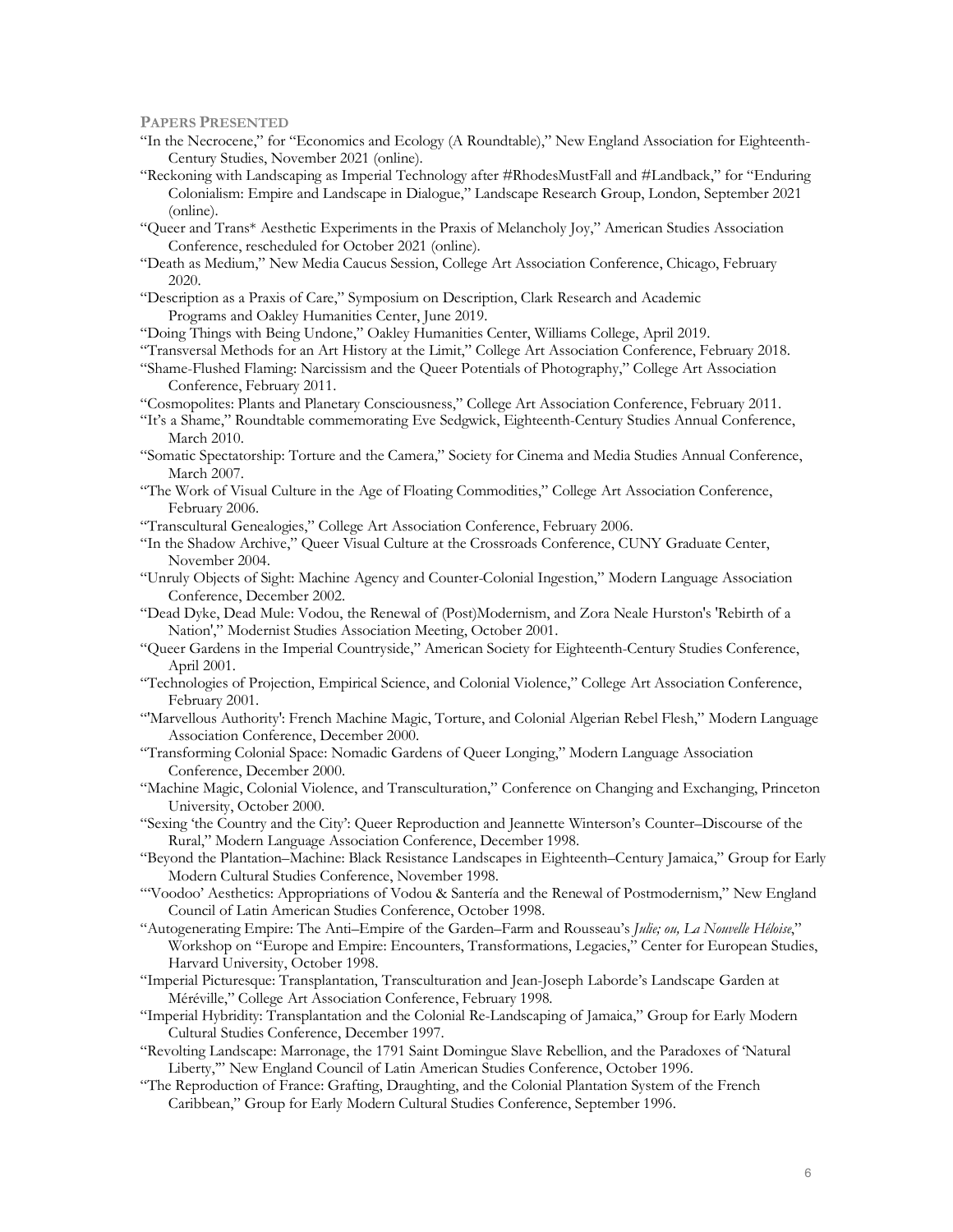- "Straight Georgic?: Sexual Politics and the Nationalist Discourse of Agricultural Improvement in the Case of the Ladies of Llangollen's *ferme ornée*," Berkshire Women's History Conference, June 1996.
- "The William Beckfords and the (West) Indies: Hybridization, Trans/Plantation, and the Colonization of the Caribbean," American Society for Eighteenth-Century Studies Annual Conference, March 1996.
- "Queer(y)ing Georgic: 'Rural Fays and Faeries' and William Shenstone's *ferme ornée*," Midwestern American Society for Eighteenth-Century Studies Annual Conference, October 1995.
- "Queer(y)ing Georgic: Late Eighteenth-Century Discourses of Pleasure and Utility and the Case of Marie Antoinette's *Hameau*," American Society for Eighteenth-Century Studies Annual Conference, April 1995.
- "Engendering Virtue: Fathers, Plows, Daughters and the Trope of the Working Farm in later 18th-Century France and England," American Society for Eighteenth-Century Studies Annual Conference, March 1994.
- "Configuring Gender: the 'Boudoir' in French Eighteenth-Century *Salon* Criticism," American Society for Eighteenth-Century Studies Annual Conference, April 1993.

## **INVITED PUBLIC CONVERSATIONS WITH ARTISTS**

- "Living with More than One Virus: Art as a Praxis of Radical Care: Conversation with Kang Seung Lee," Visual AIDS and the Chazen Museum of Art for Day With(out) Art 2020 screening of Transmissions, December 2020.
- "The Task of the Amplifier," for Thinking Out Loud Together in Public, on the occasion of *arms ache avid aeon: Nancy Brooks Brody/ Joy Episalla/ Zoe Leonard/ Carrie Yamaoka: fierce pussy amplified*, ICA-Philadelphia, November 2019.
- "Nancy Brooks Brody: Conversation with Curator Jo-ey Tang and artist Nancy Brooks Brody," Klaus von Nichtssagend Gallery, New York, September 2019.
- "Conversation One—fierce pussy," Conversation with members of the queer feminist art collective fierce pussy: Nancy Brooks Brody, Joy Episalla, Zoe Leonard and Carrie Yamaoka, Beeler Gallery, Columbus College of Art and Design, February 2018.
- "The Wandering Lake, 2009-2017: Conversation with Patty Chang," Queens Museum, New York, October 2017.
- "Re: Sampling/Remix and Appropriation in Music and Art, a conversation with Paul D. Miller, aka DJ Spooky and Nayda Collazo-Llorens," Grand Valley State University, April 2016.

#### **DISCUSSANT/RESPONDENT**

- "Trans Visual Cultures," 20th Anniversary celebration of *Journal of Visual Culture* focused on themed issue on trans art and visual cultures edited by Cyle Metzger and Kirstin Ringelberg, November 2021.
- "Postcolonial Anthropocene: Pidgins, Power, and Contaminated Survival," American Anthropological Association Annual Meeting, November 2016.
- "Extraordinary Gender," International Society for Eighteenth-Century Studies Meeting, University of California at Los Angeles, August 2003.
- "Forging French Identity: France and its Colonies in the Long Nineteenth Century," Society for French Historical Studies Annual Meeting, March 2001.

# **CONFERENCE, SYMPOSIA AND WORKSHOPS ORGANIZED, UNIVERSITY OF WISCONSIN-MADISON**

### **CENTER FOR VISUAL CULTURES**

- *Ways of Seeing and Doing: The Return of the Gaze*, year-long series of events, revisiting the gaze in honor of the anniversary of Laura Mulvey's landmark essay, organizing lecture by Paul B. Preciado, supported by Anonymous Fund.
- *Vulnerable Bodies in the Wake of the Human*, Keynote Lecture on "New Black Gaze" for 2020 Conference on "Resistance and Reimagination: Gender, Change and the Arts" and Workshop on black visual frequency by Tina Campt, supported by Anonymous Fund and the UW System Women's and Gender Studies Consortium. Postponed to 2021-22 due to COVID.
- *Living Our Vulnerability: A Symposium on Crip Tactics for Times of Political Abandonment*, Co-Organizer with Elizabeth Bearden (Director, DSI) of "Crip Tactics" Symposium to honor 30<sup>th</sup> Anniversary of Americans with Disabilities Act (symposium was to take place in Fall 2020). Postponed to 2021-22 due to COVID.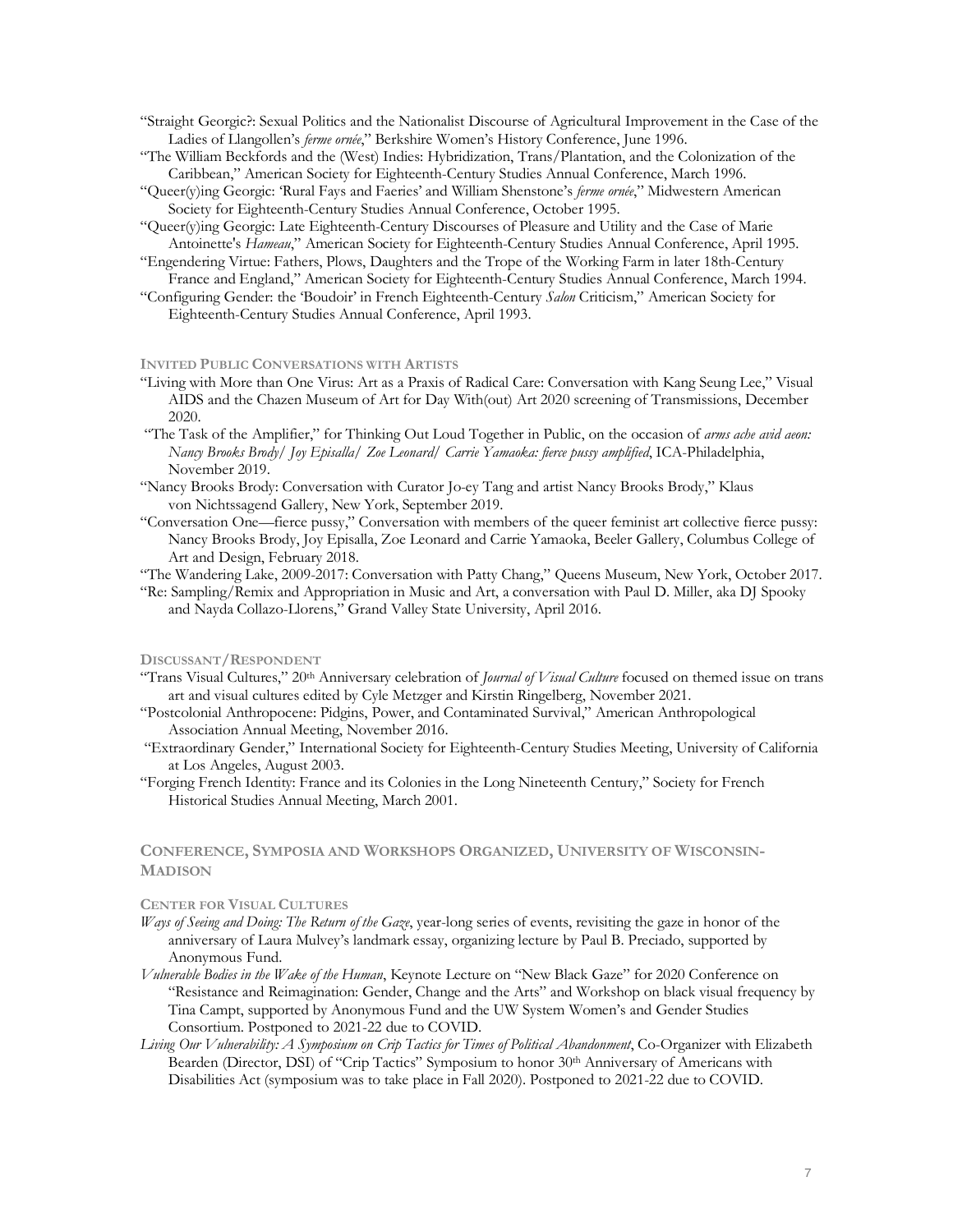- *Worlding: Visual Cultures and the Political*, Lecture and Workshop on "Anti-antiblackness and the space of appearance" by Nicholas Mirzoeff and Theory-in-Practice Lab Conversation between Christina Sharpe and Cauleen Smith, supported by Anonymous Fund, Fall 2017.
- *Negations and Negativities: Queer Theory's Political Ante*, Theory-in-Practice Lab, part of series on *Visual Culture in the Performative*, supported by Anonymous Fund Grant, February 2015.
- *Methodologies in Motion: Manifesto, Collaboratory, and Public Performances for a Political Aesthetics of Affective Attention*, Theory-in-Practice Lab, part of series on *Global Affect, the Senses and Materiality, supported* by Anonymous Fund Grant, March 2014.
- *Feeling Untimely,* Theory-in-Practice lab, part of series on *Global Affect, Materiality, and the Senses*, supported by University Lectures Committee award, November 2013.
- *Visualities Beyond Ocularcentrism: Sense Perception and Experience Before and In the Wake of the Digital*, 2009-2010 Public Conference Series, supported by Anonymous Fund Grant: "Art and the Brain: Neuro Ways of Seeing and the New Neuro Humanities" (Fall 2009), "Seeing Beyond the Art/Science Divide" (Fall 2009), "New Media Communities: Identity, Politics, Difference" (Fall 2009), "Moving Diagrams, Diagramming Motion: New Interactive Possibilities of Print in the Early Modern Period" (Spring 2010), "Objects, the Senses and Religious Experience in the West from Late Antiquity to the Early Modern Period" (Spring 2010).
- *Parallax: Changing Perspectives in Visual Culture*, 2008-2009 Public Conference Series, supported by Anonymous Fund Grant: "Queer Theory, Visual Culture" (Fall 2008), "Photography and the Technologies of Race and Empire" (Fall 2008), "Perception" (Spring 2009), and "Worlding Visual Culture: Transnational Feminism and the Visual" (Spring 2009).
- *New Directions in Visual Culture*, 2007-2008 Public Conference Series, supported by Anonymous Fund Grant: "Visual Theory" (Fall 2007), "Islam, Religion and Visual Culture" (Fall 2007), "Visualizing Science" (Spring 2008), and "Interdisciplinarity and the University Art Museum" (Spring 2008).
- *Trans,* 2006 international conference, co-organizer, supported by Anonymous Fund Grant.

## **CENTER FOR THE HUMANITIES**

- "Care: Politics, Performances, Publics, Practices": Workshop host for "Death, Dying, and the Ethics of Care," Nov. 11, 2020.
- "Space Relations," Borghesi-Mellon Workshop, co-organizer, 2017-2018.
- "Art+Scholarship," Borghesi-Mellon Workshop, co-organizer, 2013-2016.
- "Disability Studies, Disability Activism," Borghesi-Mellon Workshop, co-organizer, 2014-2016.
- "Political Affects and Aesthetic Politics," Mellon-Funded Symposium co-sponsored by Department of Political Science, co-organizer, 2014-15.
- "Visualities Beyond Ocularcentrism" A W. Mellon Workshop, co-organizer, 2009-2011.
- "Visuality," Faculty Development Seminar, organized with Theresa Kelley, Marjorie and Lorin Tiefenthaler Professor of English, co-sponsored by the Institute for Research in the Humanities, and the College of Letters and Science, Fall 2008.

## **DEPARTMENT OF GENDER AND WOMEN'S STUDIES**

Lead Organizer, Distinguished Lecture in Gender and the Humanities: Hortense Spillers, scheduled for September 2020 (postponed due to Covid-19).

#### **DEPARTMENT OF ART HISTORY**

- "Conversation on Curating," Colloquium with Distinguished Alumna Amy L. Powell, Curator of Modern and Contemporary Art, Krannert Museum, University of Illinois at Urbana-Champaign about upcoming Luce Grant-funded exhibition and catalogue publication, *Louise Fishman: A Question of Emphasis,* November 2020.
- "Disability Aesthetics: Reframing Disability in Artistic, Curatorial, Material and Visual Practice," Symposium, coorganized with Ph.D. candidate Jessica Cooley, supported by Anonymous Fund Grant, January 2015.

# **INVITED LECTURES AND KEYNOTES, UNIVERSITY OF WISCONSIN-MADISON**

- "Censorship and Obscenity in the Scene of Projection," presentation for roundtable on "Obscenity and Censorship: (Re)Constructing Taboos," GAFIS Symposium 2021, 34th annual international graduate student symposium, April 2021.
- "Enlightenment's Metamorphic Machines," "Rameau the Composer" symposium for "Rediscovering Rameau," public series, School of Music, February 2015.
- "Spirochetes of Contact," "Disability Studies, Disability Activism" Symposium, October 2015.
- "The Swerve of Queer Aesthetics and the Practice of Ambivalence," "Queer and Now" Symposium, Sponsored by the Center for the Humanities, March 2014.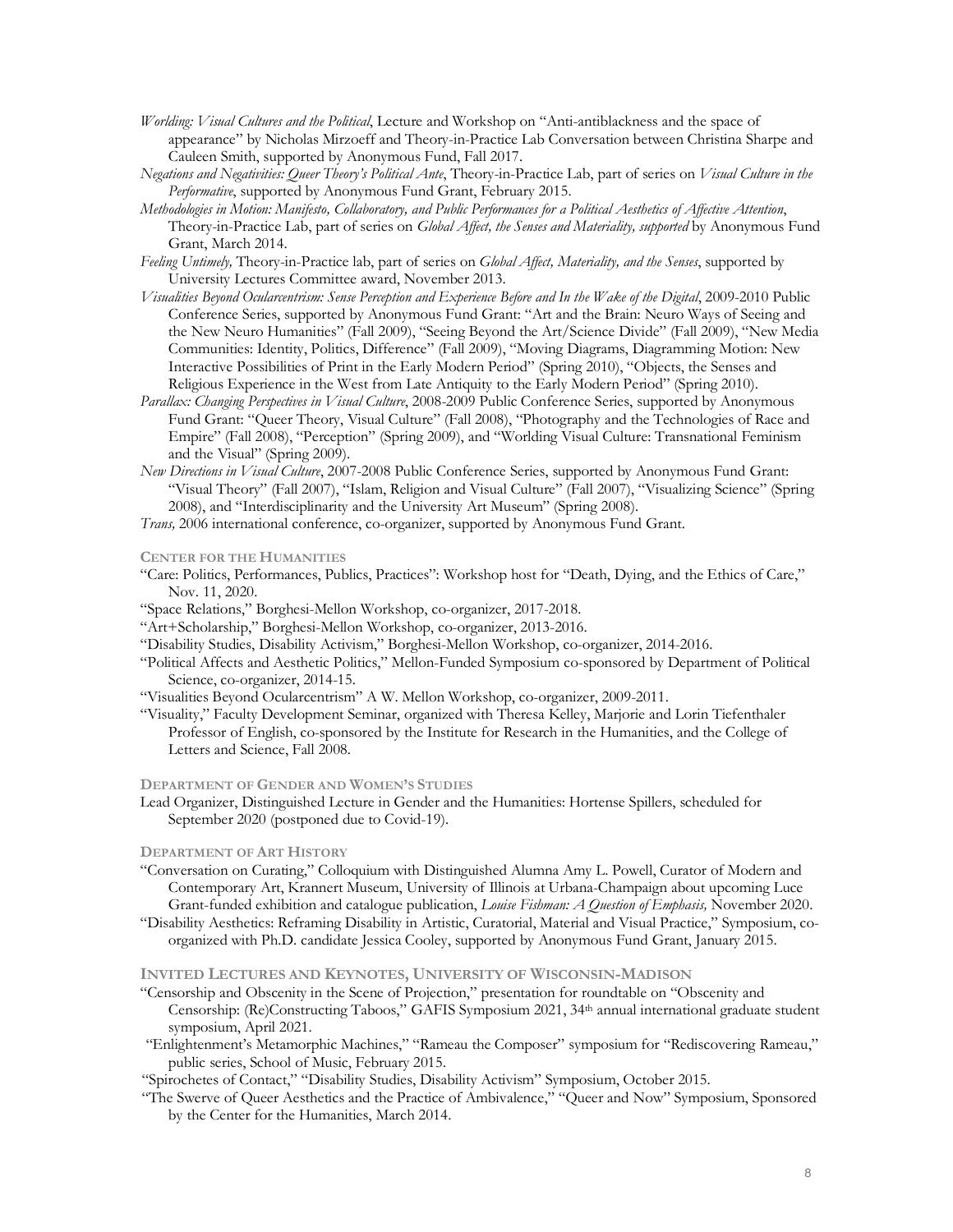- "Queer Projection: Theses on the 'Future of an Illusion,'" Lecture for the series "Global Affect, Materiality, and the Senses," The Center for Visual Cultures, September 2013.
- "Incommensurability and the Global," Latin American Colonial Studies Roundtable, Department of Spanish and Portuguese, November 2012.
- "Desiring Machines," Chazen Museum of Art, February 2010.
- "Ethics of Witness and Somatic Spectatorship," Presentation at Colloquium, Department of Communication Arts, November 2009.
- "Issues in Visualization: Abstraction, Quantification, Construction, and Affect," WARF Math-Bio Conference, November 2009.
- "Intimate Exposures," presentation for roundtable on "Thinking Intimacies: With Leo Bersani," Center for the Humanities, April 2009.
- "Beholding Evil," Madison Museum of Contemporary Art, February 2009.
- "Beyond the Parallax View: Anamorphosis as Practice and Method," Keynote Address, Kaleidoscope Graduate Conference, Department of Spanish and Portuguese, March 2008.
- "Empire, Power/Knowledge, and the Origins of Photography," Conference on "Knowledge and Empire," February 2008.
- "Metamorphosis," Faculty Development Seminar on "Ovidianism," sponsored by the Center for the Humanities, the Institute for Research in the Humanities, and the College of Letters and Science, Fall 2008.
- "Romancing the Instrument: Martha Glowacki's Starry Transit and the History of Scientific Technologies," Madison Museum of Contemporary Art, September 2005.
- "Following the Rainbow: A Projective Prismatics of Reading," at the interdisciplinary symposium "Rethinking Reading: Ethics, Images, and Social Practices," Center for the Humanities, November 2003.
- "Transcultural, Transdisciplinary Visual Culture Studies and the Archive," "Evolving Directions in Academic Research and Resources Series," sponsored by the UW-Madison Libraries/ASHIND (Area Studies, Social Sciences, and Humanities Interdisciplinary) Group, April 2003.
- "Shadows of Enlightenment: The Magic Lantern and Technologies of Projection," Visual Culture Research Symposium, Fall 2002.

## **ART EXHIBITIONS AND PERFORMANCES**

## **EXHIBITING ARTIST, SOLO AND GROUP EXHIBITIONS**

- *Untitled (Melancholy as Medium),* color video with sound, 9 min. 43 seconds. Film, in artists + allies iv, group exhibition curated by Mitra Korasheh, Signs and Symbols Gallery, 2021, August 1-September 25, 2021.
- *Untitled (Melancholy as Medium)*, color video with sound, 9 min. 43 seconds, new film commission for Chapter V, *Melancholy as Medium*, of *Indisposable: Structures of Support after the Americans with Disabilities Act*, Ford Foundation Gallery, June 2021 (online).
- *Spirochetes of Contact,* installation, *Indisposable: Structures of Support after the Americans with Disabilities Act*, Ford Foundation Gallery, New York, New York, postponed to 2022 due to COVID.
- *Spirochetes of Contact*, installation, *Faculty 2020* exhibition (juried by Gary Garrido Schneider, Executive Director of Grounds for Sculpture), Chazen Museum of Art, Madison, February 1-May 17, 2020.
- *Kissing on Main Street,* solo exhibition*,* Kohler Gallery, Wriston Art Center Galleries, Lawrence University, March 31-May 8, 2016.
- *Shame's Glove*, installation selected for the Triennial Exhibition, Madison Museum of Contemporary Art, September 2013-January 2014.
- *On a Mattress Cover*, installation in "Our House!: Unsettling the Domestic, Queering the Spaces of Home," The Department of Art History's Curatorial Lab, Elvehjem Building, University of Wisconsin-Madison, October 2013.
- *Spinster Style*, installation in "Our House!: Portraiture and the Queering of Home," Evolution Arts Collective, October 2012.
- *The Powder Room*, contribution to "Ossuary," an installation by Laurie Beth Clark, "Compendium 2012: Art Department Faculty Exhibition," Chazen Art Museum, Madison, Wisconsin, February 4–April 1, 2012.
- *Intimographies*, installation in "New Media at the Charles Allis," Charles Allis Art Museum, Milwaukee, Wisconsin, June 1 to September 15, 2010.
- *Her Lover's Shadow… Traces from the Snuff Box Archive of Desire*, installation in "Objects in/and Visual Culture," Palmer Art Museum, Pennsylvania State University, March 1-20, 2004.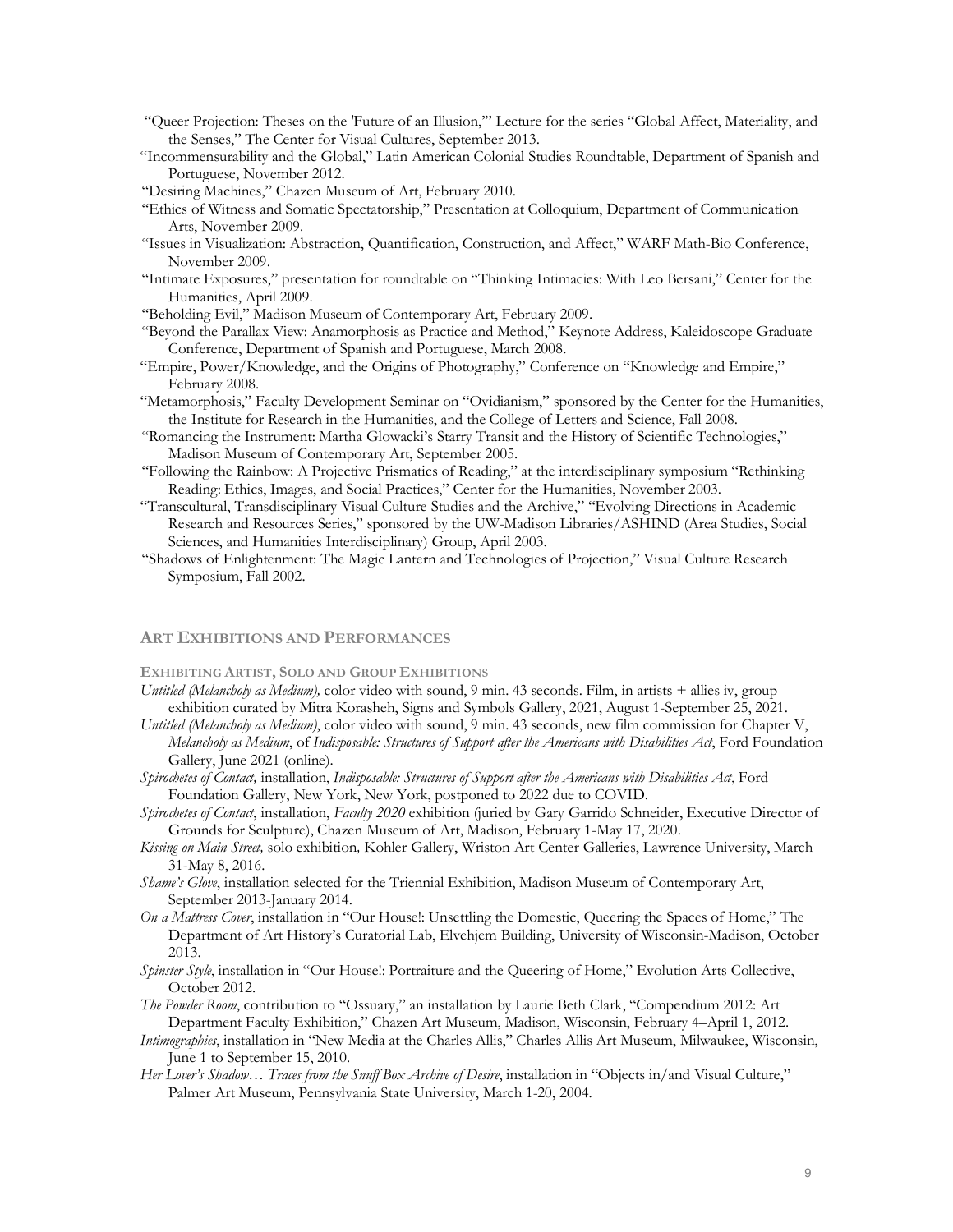**PERFORMANCES AND ARTIST TALKS**

- "Working the Photogenic in the Field of Compulsory Visualization," Visual Culture Lecture Series, University of Minnesota-Duluth, March 2019.
- "Public Intimacy in Pulsing Times," panel discussion on "Takin' it to the Streets: Performing Public Protest," Leslie-Lohman Museum of Gay and Lesbian Art, New York, June 2016.
- "The Photogenic: Notes from the Field of Compulsory Visualization," Opening for "Kissing on Main Street" exhibition, Wriston Art Center Galleries, Lawrence University, March 2016.
- "Doing the Deformative," workshop on "Philosophy in the Performative," sponsored by the Mellon Workshop on Art+Scholarship, September 2015.
- "Public Sex/Public Gender: A Discussion with Anna Campbell and Jill H. Casid," event and temporary exhibition sponsored by the Office for Public Culture, Grand Valley State University, March 2014.
- *Café La Petite Mort*, Sequence of fifteen one-on-one, table-top performances at Barriques Café, part of Café Allongé, a performance series, Wisconsin Triennial, Madison Museum of Contemporary Art, September– December, 2013.
- "Queer Origins of the Photograph," Artist Talk, Conference on "Objects in/and Visual Culture," Penn State University, March 2004.
- "Her Lover's Shadow: The Queer Origins of the Photograph," Artist Talk, Visual Culture Studies Program, School of the Art Institute of Chicago, April 2004.

### **COLLABORATING ARTIST WITH MARÍA DEGUZMÁN, SELECTED SOLO EXHIBITIONS**

- *Theft in the Dolls' House*, June & John Allcott Gallery, Hanes Art Center, University of North Carolina at Chapel Hill, September-October, 2002.
- *Camera Conspirata*, retrospective of a decade of collaborative work, *Unlimited Partnerships: Collaboration in the Visual Arts*, CEPA Gallery: the Center for Exploratory and Perceptual Art, Buffalo, New York, September– December, 2000.
- *Ullysee and Orphea in Search of Present Time/Ulisea y Orfea en busca del tiempo presente...,* galería del progreso, Madrid, Spain, July 1996.
- *Works of Mourning*, Pulse Art Gallery, New York City, May-June, 1996.
- *Grave Impostures*, Watershed Media Centre, Bristol, England, May-July, 1994.

#### **COLLABORATING ARTIST WITH MARÍA DEGUZMÁN, PERFORMANCES**

- "Other Queer Space-Time Technologies," Plenary Address, 10th Annual Gender and Sexuality Studies Conference, University of Texas at Austin, March 2003.
- "Para-Economies of Desire: Dead Technology and Queer Feminist Practice," Hanes Art Lecture Series, University of North Carolina at Chapel Hill, September 2002.
- "S)exilic Spacings of Time: 'Dead' Technology and Queer Feminist Practice" and "What's Legibility Got to Do with It?: Volatile Obliquity, Queer Feminist Photo-Practice, and Social Change," Center for Gender Studies, University of Chicago, March 2002.
- "The Lure of Discontinued Technology, Queer Feminist Practice, and Intermediacy," Modern Language Association Conference, December 2001.
- "SX70 Polaroid and the Spirit of '68," Slade Lecture Series in Art History and Theoretical Studies, Slade School of Fine Art, University College, London, November 2000.
- "Theft in the Dolls' House: Photography and Queer Feminist Practice," Georgetown University, September 2000.
- "Flaming: Photography, the 'Feminine,' and Queer Feminist Practice," University of North Carolina at Chapel Hill, November 1999.
- "Contacts in the Darkroom: 'Stevenson' Between Women, 1890s, 1990s," Interdisciplinary Conference on the Arts of the British 1890s, Georgetown University, Washington, D.C., September 1999.
- "Cannibal Tale: Sailor, who's your tailor?,'" "Exquisite Cannibals" exhibition, Bakalar Gallery, Massachusetts College of Art, Boston, MA, April 1998.
- "What Are We Queering For?: Strategies of Self-in-Evidence," College Art Association Conference, February 1998.
- "The (Real) Dolly Wilde," invited performance, The Center for Cultural Analysis and the Program in Literary and Cultural Theory, Carnegie Mellon University, September 1997.
- "Working Intimacy: Contracts, Exposures, and Making Pictures of Others," invited performance, Boston School exhibition, the Institute of Contemporary Art, Boston, November 1995.
- "Grave Impostures," invited performance, Sackler Museum, Harvard University, April 1994.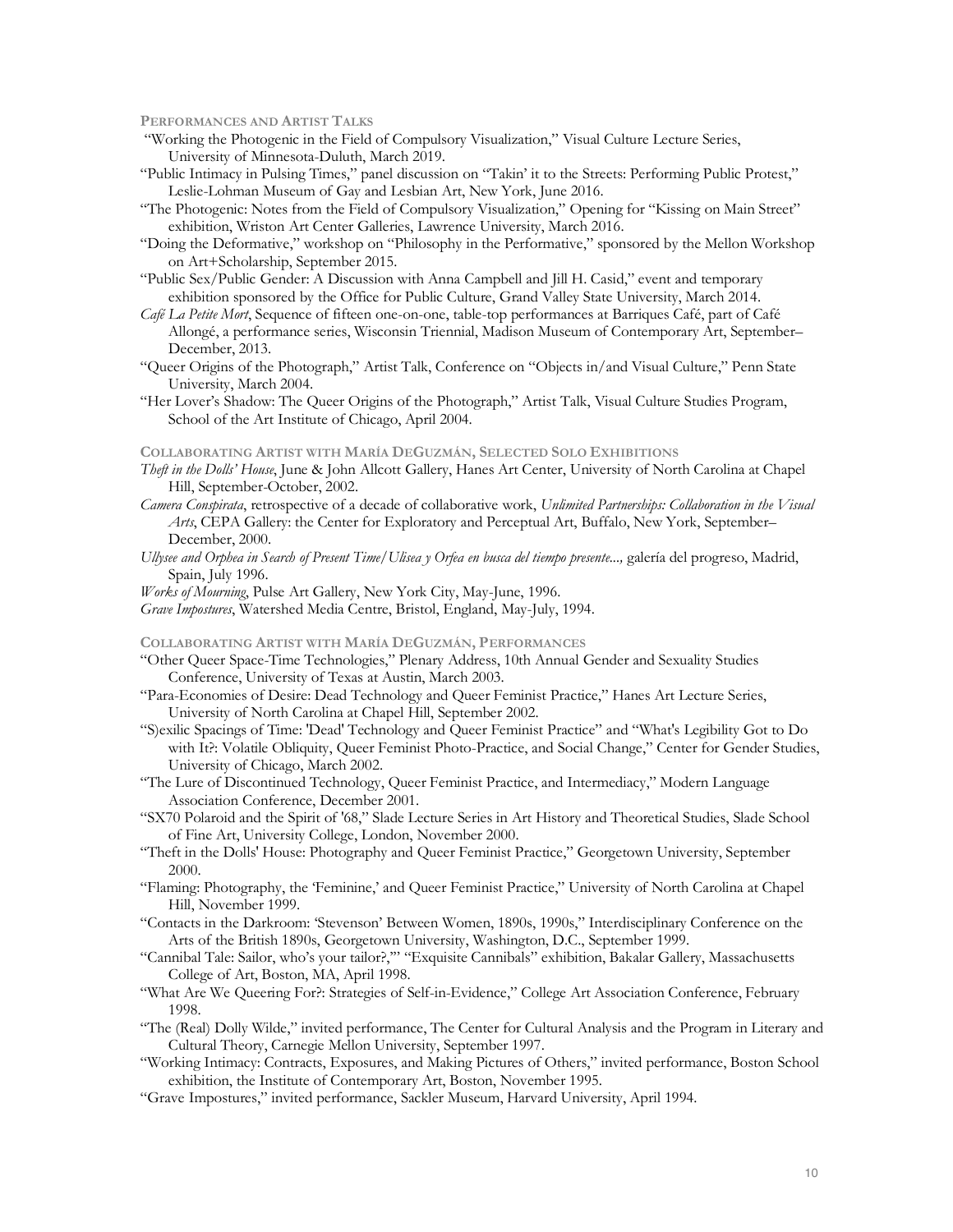"Between a Rock and a Hard Place: Un-Fossilizing Tableau", invited performance, Camerawork Gallery, London, England, August 1994.

# **COLLABORATING ARTIST WITH MARÍA DEGUZMÁN, SELECTED GROUP EXHIBITIONS**

- *In familiar pursuit of the woman who follows me not-home...,* photographic installation in "Fake I.D.," 88 Room, Boston, MA, March 1995.
- *About-Facing Dissolution*, photographic installation in "Boston (in Dialogue) Now", Institute of Contemporary Art, Boston, MA, August-October, 1994.

# **CURATOR AND CO-CURATOR**

- Guest curator, Chapter V, *Melancholy as Medium* of multi-module exhibition *Indisposable: Structures of Support after the ADA* curated by Jessica A. Cooley and Ann M. Fox for the Ford Foundation Gallery, NYC, June 9, 2021 (online).
- *The Wet Archive: History, Desire, and Photography's Liquid Intelligence*, Chazen Museum of Art, University of Wisconsin-Madison, January-April 2015.
- *Transvideo*, New Media Gallery, Madison Museum of Contemporary Art, Madison, WI, October 2006–January 2007.
- *Unlimited Partnerships: Collaboration in the Visual Arts*, co-curated with María DeGuzmán, CEPA Gallery: the Center for Exploratory and Perceptual Art, Buffalo, New York, Fall 2000.

# **TEACHING**

## **UNIVERSITY OF WISCONSIN-MADISON**

### **UNDERGRADUATE**

Introduction to Visual Cultures: Seeing Race: Anti-Racism and Visual Culture, new undergraduate lecture course Crip Tactics, new Honors-Only Seminar, cross-listed between Departments of Gender and Women's Studies and

- Art History
- Queer Theory, Visual Culture, Intermediate Lecture Course, cross-listed between Departments of Gender and Women's Studies and Art History

History and Theory of Photography, Introductory Lecture Course

Cross-Cultural Arts around the Atlantic Rim, Introductory Lecture Course, Fulfills Ethnic Studies Requirement What is Art History?, Capstone Proseminar

Introduction to Museum Studies II: Curatorial Practicum

Theories and Methods for Visual Studies, Honors Seminar

Topics in Visual Culture: Word and Image, Intermediate Lecture Course, Cross-listed with Comparative Literature

Introduction to Critical Theory and Visual Culture, Intermediate Lecture Course

Imagining Diverse Community: Theory, Politics, and Art Exhibition Practices, First-Year Student Seminar On Beauty: Value, Culture, History, Capstone Proseminar

Science, Hermeticism, and Visual Culture

What is Baroque?, Capstone Proseminar

#### **GRADUATE**

History, Theory & Methods in the Study of Visual Cultures Necrocene, Necropolitics, Necrolandscaping What is Art History? The Deaths and Afterlives of Queer Theory Psychoanalysis and Visual Culture Bioethics and Aesthetics After the Global Turn Object-Body-Mind: Interrogating Sense Perception and Experience, Seminar in Material Culture Studies, cotaught with Ann Smart Martin Romantic Visual Culture, cross-listed with English, co-taught with Theresa Kelley Methods and Theories of Art History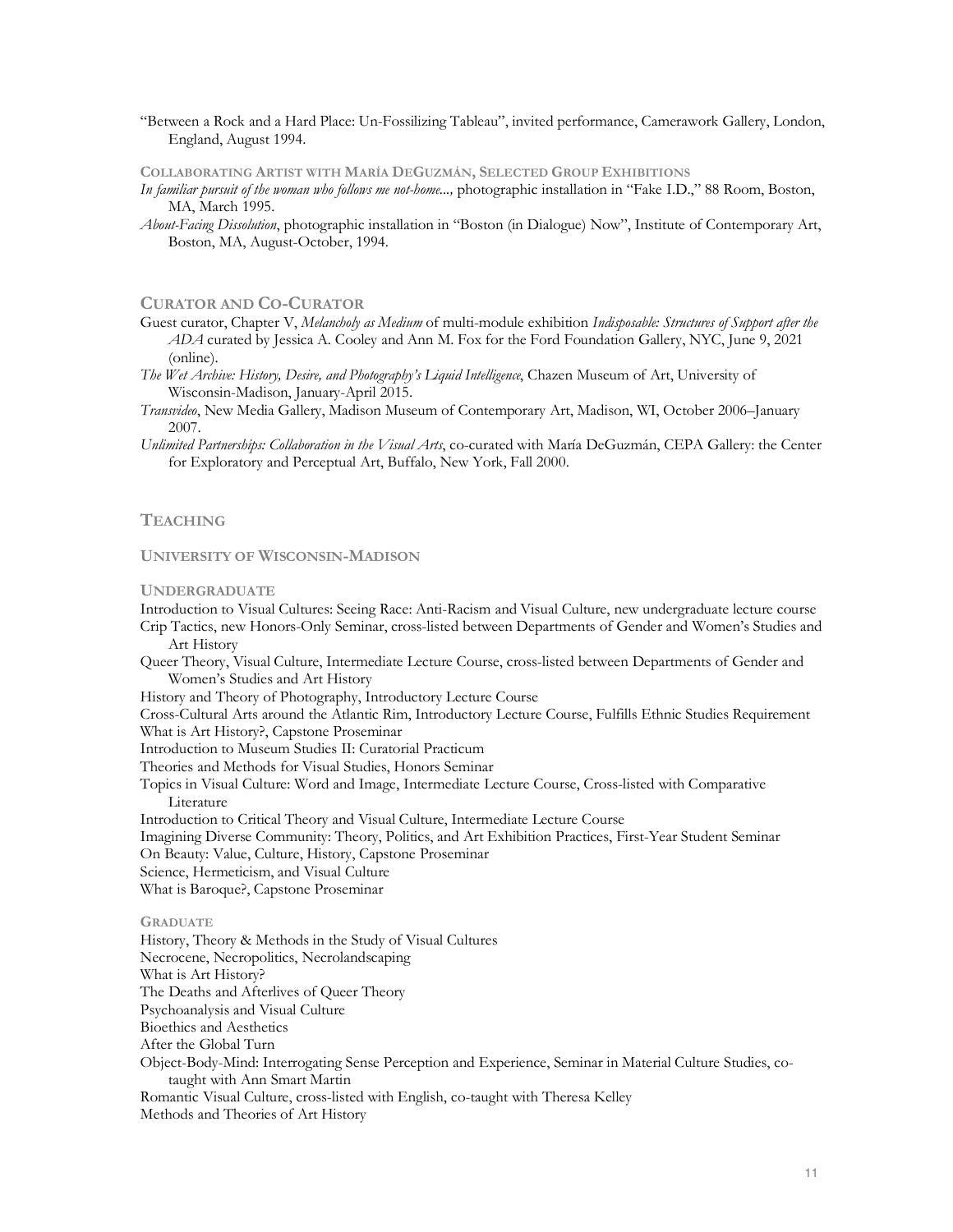Deleuze and Guattari Visual Transculture Aesthetics and Visual Culture Theory as Visual Practice, Visual Practice as Theory Case Histories: Psychoanalysis and Visual Culture

**UNIVERSITY OF NORTH CAROLINA AT CHAPEL HILL**

**UNDERGRADUATE** 

Women in the Visual Arts, Introductory Lecture Course, cross-listed between Art and Women's Studies Special Topics in Women's Studies: Gender and Cultures of Caribbean Diaspora, Intermediate Lecture Course Literature and Cultural Diversity: New Technologies of Gender, Introductory Lecture Course

**GRADUATE** Topics in Baroque Art: What is Baroque? Topics in Modern Art: Visual Transculture

**INDEPENDENT STUDIES**

"Art, Gender and Asian Diaspora," Women's Studies "Transgender Subjects, Diasporic Bodies," Women's Studies

## **DIRECTED RESEARCH**

**P.H.D. SUPERVISOR, UNIVERSITY OF WISCONSIN-MADISON**

Gabriel Chazan (Ph.D. Student, Art History), queer art history and history of photography

Becca Owen (Ph.D. Student, Art History), queer and trans approaches to curation

Kendra Greendeer (ABD, Art History), "Rematriation in Contemporary Native Arts."

Katie Gallman (ABD, Art History), "Sexuality Bound and Clinched: Christina Ramberg, Agency and Objecthood in the Postwar American Production of Heterosexuality."

Saeedeh Asadipour (ABD, Art History), "Algorithmic Aesthetics in Contemporary Art from the Middle East."

- Michael Feinberg (ABD, Art History), "Caribbean Landscapes and Agencies beyond the Human in British Print Culture surrounding the Haitian Revolution."
- Kyungso Min (ABD, Art History), "After Translation: Post-National Belonging through Japanese and South Korean New Media Art."
- Amy Hughes (ABD, Art History), "Glass Dissent: Affective Politics in Communist Czechoslovakian Glassmaking, 1948-1989."
- Fernanda Villarroel (Ph.D., Art History, 2021), "Figurations of the Feminine in Contemporary Art from Lagos, Nigeria."
- Jessica Cooley (Ph.D., Art History, 2021), "Crip Materiality: the Art Institution after the Americans with Disabilities Act."

River Bullock (Ph.D., Art History, 2018), "Listening to Contemporary Art: Vocality as a Technology of Relation."

- Lex Lancaster (Ph.D., Art History, 2017), "Dragging Away: Queer Abstraction in Contemporary Art."
- Melanie Saeck (Ph.D., Art History, 2016), "Surrogacy Acts: Queer Crossings in Modern Transatlantic Portraiture."
- Marcela Guerrero (Ph.D., Art History, 2015), "Icons Afloat: Creolizing Semiotics in Contemporary Caribbean Art."
- Beth Zinsli (Ph.D., Art History, 2014), "Fragments along the Archipelago: Photography of the Contemporary Spanish Caribbean and its Diasporas."
- Matthew Rarey (Ph.D., Art History, 2014), "Revolting Visions: Contesting Aesthetics in Brazil's Era of Slave Rebellion."
- Amy Powell (Ph.D., Art History, 2012), "Time after Modernism: Postcoloniality and Relational Time-Based Practices in Contemporary Art."
- Meghan Doherty (Ph.D., Art History, 2010), "Carving Knowledge: Printed Images, Accuracy, and the Early Royal Society of London."
- Kirsten Lombard (Ph.D., Special Committee Degree, Design Studies, 2009), "Cultural Memory and the Role of Louis XV in the Creation of the Petit Trianon Gardens at Versailles."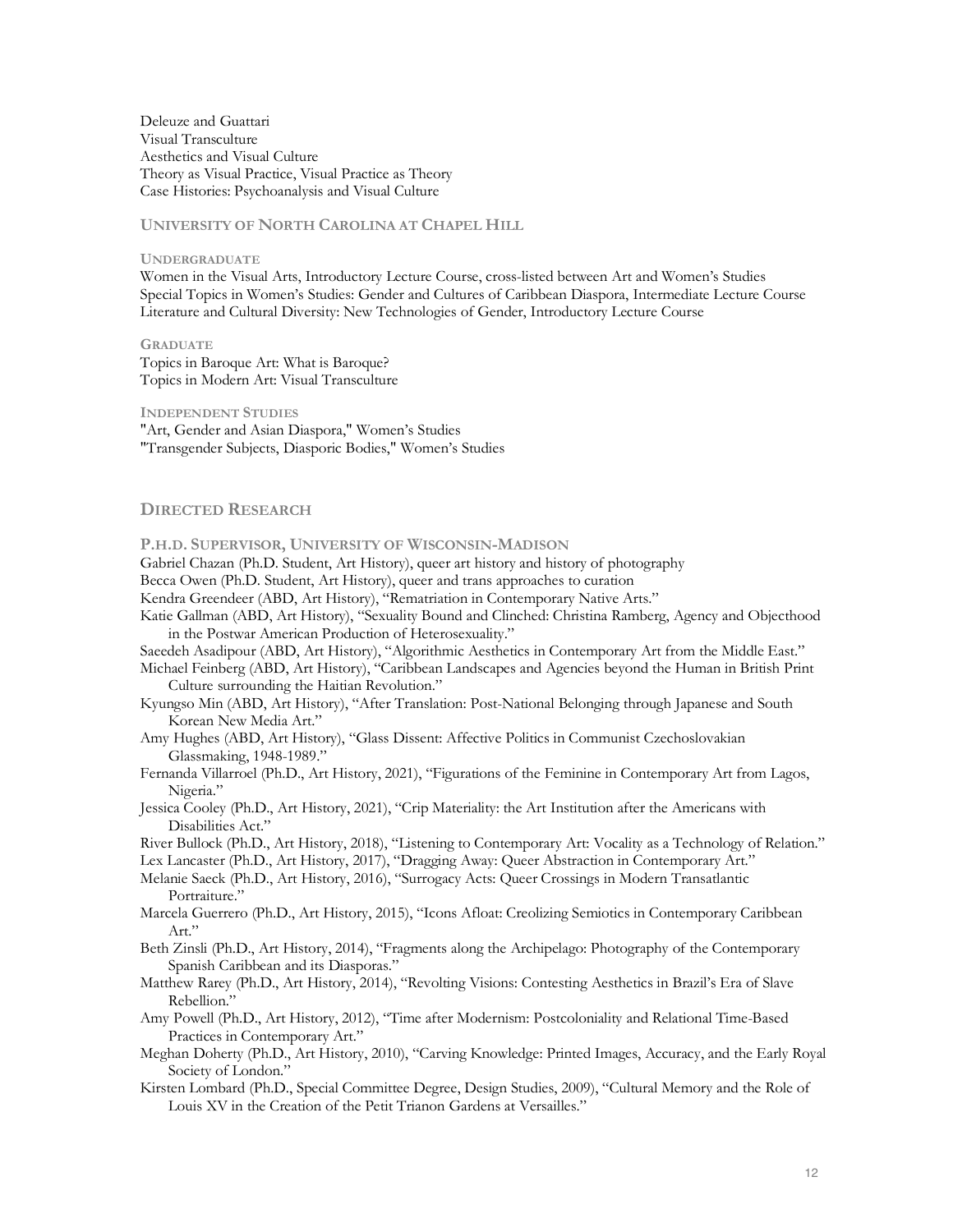### **P.H.D. CO-CHAIR/CO-ADVISOR, UNIVERSITY OF WISCONSIN-MADISON**

- Amy Gaeta (ABD, English), "Drone Life," co-chair with Leslie Bow.
- Marsely Kehoe (Ph.D., Art History, 2011), "Dutching at Home and Abroad: Dutch Trade and Manufacture of Foreign Materials and Landscapes in the Golden Age," co-chair with Anna Andrzejewski.

**PH.D. COMMITTEE,INTERNATIONAL, EXTERNAL EXAMINER**

Christian Liclair (Ph.D. Kunsthistorisches Institut, Freie Universität Berlin, 2021),

"Emancipatory Reimaginations of Sexual Desire in U.S. American Art of the 1970s."

- Tarsh Bates (Ph.D., SymbioticA, School of Human Sciences at the University of Western Australia, 2018), "The Unsettling Eros of Contact Zones: Queering Evolution in the *CandidaHomo* Ecology."
- Flora Pitrolo (Ph.D. Department of Drama, Theatre and Performance, University of Roehampton, London, England, 2015), "What was Before isn't Anymore: Image, Theatre and the Italian New Spectacularity, 1978- 1984."

**PH.D., UNIVERSITY OF WISCONSIN-MADISON, COMMITTEE**

Emi Frerichs (ABD, Spanish and Portuguese), "Queer Utopias in Latin American Literature."

Nicole King (ABD, Spanish and Portuguese), "Sensing Futurity in Contemporary Culture of the Greater Antilles."

Alicia Foley (ABD, Asian Languages and Cultures), "Monsters of Translation between Early Modern China and Japan."

Vanessa Lauber (ABD, English), "The Queer 'I': First-Person Narrative and Collective Action."

- Genesie Miller (ABD, Asian Languages and Cultures), "The Figure of the Writing Woman in Early Modern Japan."
- Luwei Wang (ABD, Asian Languages and Cultures), "Eco-Criticism, Politics and Aesthetics in Chinese Film."

Michael Toole (Ph.D., Asian Languages and Cultures, 2020), "Queer Forms: Abnormalcy, Embodiment and Visuality in Early Modern Japan."

Lu Liu (Ph.D., Asian Languages and Cultures, 2019), "Away/With the Pest: Biosocial Abjection and Subject Formation in China, 1930s-1980s."

Andrew Salyer (Ph.D., Special Committee Ph.D. of Practice Degree in Performance Studies, 2019), "Falling: White Masculinity and the Performance of Failure."

Caitlin Quintenz (Ph.D., Spanish and Portuguese, 2019), "Documenting Barcelona: A Visual History of Modernization and Social Rights (1963-2014)."

- Dominique C. Bourg Hacker (Ph.D., English, 2019), "Postcolonial Gardens: Plotting Labor, Food Security, and Land Use."
- Rachel Carroll (Ph.D., English, 2018), "Imagining Pleasure: Experimentalism and Race in Twentieth-Century American Literature and Visual Culture."
- Kat Lieder (Ph.D., Interdisciplinary Theatre Studies and Asian Languages and Cultures, 2018), "Why 'Nirbhaya'?: Performing Violence Against Women in India since December 2012."
- Jasmine Yu-Hsing Chen (Ph.D., Asian Languages and Cultures, 2018), "Questioning Homeland, Sensing Home: Performance and the Negotiation of Identity Construction in Cold War China and Taiwan."
- Anna Vitale (Ph.D., English, 2017), "The Shadow Economy of Suicide."
- Laura Wen (Ph.D., Asian Lanugages and Cultures, 2016), "Film History Without Film: Cinema and Media Culture in Colonial Taiwan (1895-1945)."
- Sara Witty (Ph.D., Art History, 2015), "Placing Sanity."
- Nan Ma (Ph.D., Asian Languages and Cultures, 2015), "Dancing into Modernity and Socialism: Kinesthesia, Narrative, and Choreography in Modern China, 1900-1978."
- Jessica Gross (Ph.D., Comparative Literature, 2015), "'Reassembling the World': Power, Violence, and Vision in Verbal and Visual Narratives."
- Desirée Diaz (Ph.D., Spanish and Portuguese, 2014), "Ciudadanías liminales. Vida cotidiana y espacio urbano en la Cuba post-soviética."
- Jack Davis (Ph.D., German, 2014), "'Counter-inflections': Biopolitics and Performance in Thomas Bernhard, Elfriede Jelinek and Christoph Schlingensief."
- Linde Brady (Ph.D., Art History, 2014), "Consuming Images: Paul Outerbridge, Jr. and the Art of American Commerce, 1920-1945."
- Tamara Huremovic Schenkenberg (Ph.D., Art History, 2014), "The Berlin Art Magazines Kriegszeit and Der Bildermann: A Comprehensive Study of the Material, Visual and Presentational Forms of Paul Cassirer's Wartime Magazines."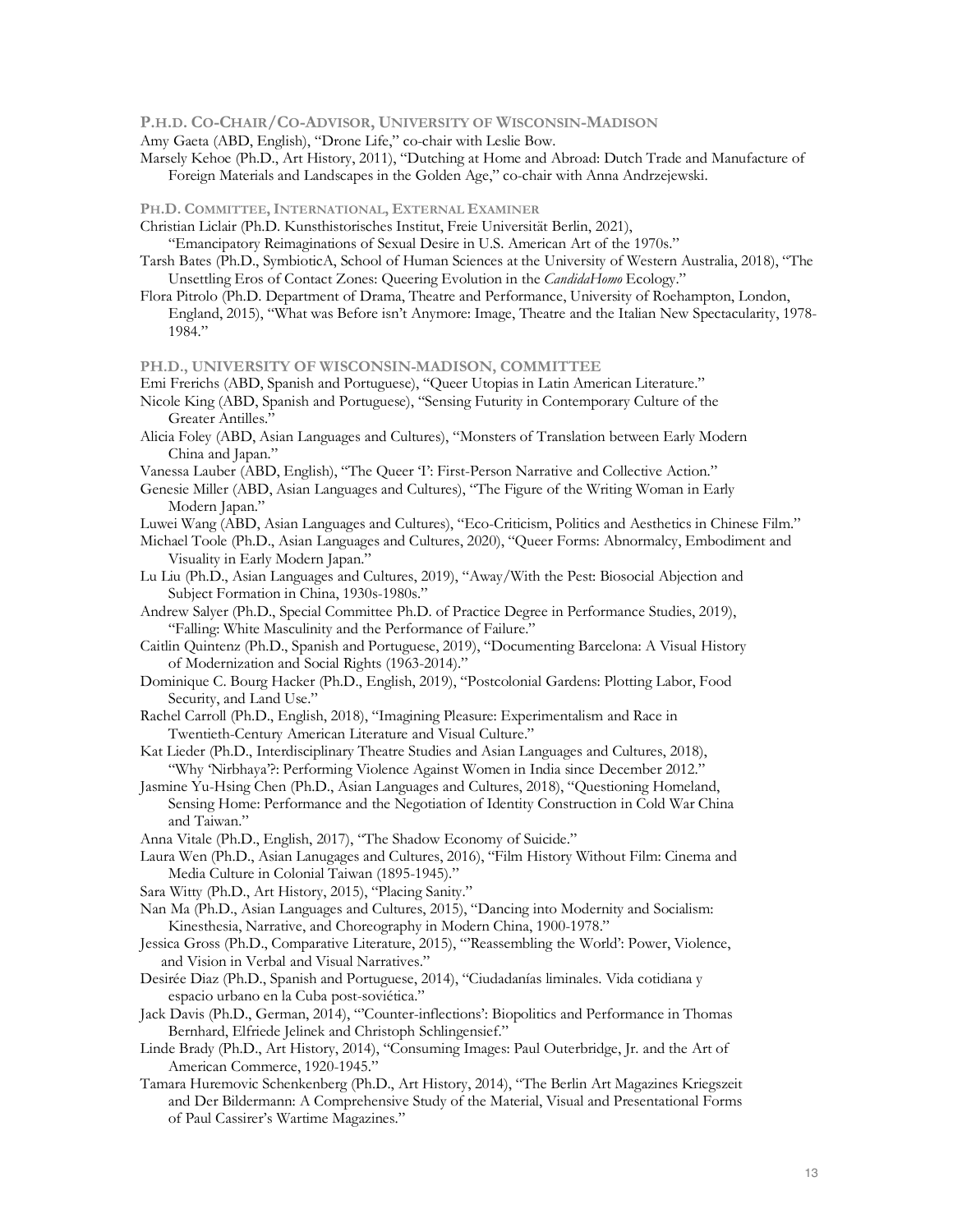- Caroline Malloy (Ph.D., Art History, 2013), "Irish Villages, Pavilions, Cottages, and Castles at International Exhibitions, 1853-1939."
- Ziad Suidan (Ph.D., Comparative Literature, 2013), "Poetic Interventions against Nationalist Form."

Faith Portier (Ph.D., Comparative Literature, 2012), "The Uncanny Genre of the Modern Novel."

- Jeanette Goddard (Ph.D., Comparative Literature, 2011), "A Gendered Genre: Cross-dressing, Desire, and Closure in Early Modern Comedy."
- Catherine Gleason (Ph.D., Theatre and Drama, 2011), "Mapping the Lincoln Park Nexus: The Origin of the Chicago Off-Loop Theatre Movement."
- Heather Sonntag (Ph.D., Languages and Cultures of Asia, 2011), "Genesis of the "Turkestan Album 1871-1872": The Role of Russian Military Photography, Mapping, Albums & Exhibitions on Central Asia."
- Michelle Lavigne (Ph.D., Communication Arts, 2010), "Rhetorical Moves: Pursuing the Potential for Movement in the Arts of Rhetoric and Dance."
- Nichole Bridges (Ph.D., Art History, 2009), "Contact, Commentary, and Kongo Memory: Souvenir Ivories from Africa's Loango Coast, ca. 1840-1910."
- William Whitney (Ph.D., Theatre & Drama, 2009), "From Counterculture to Postculture: The American Avant-garde Theatre from 1992-2009."
- Raymond Hsu (Ph.D., English, 2008), "Neutralizing Typical America."
- Kelly J. Bremner (Ph.D., Theatre and Drama, 2008), "Total Theatre Re-envisioned: The Means and Ends of Appia, Kandinsky and Wagner."
- Angela Sweigart-Gallagher (Ph.D.,Theatre and Drama, 2008), "Performing the Promise of Democracy: The Federal Theatre Project's (Re)imaginings of American National Community."
- Andrea Harris (Ph.D., Theatre and Drama, 2005), "Aesthetic Dissidence: Feminist Ballet
	- Historiography and the Boundaries of the Classical."

## **PH.D. DISSERTATIONS, UNIVERSITY OF NORTH CAROLINA AT CHAPEL HILL, COMMITTEE**

Davinia Thornley (Ph.D., Program in Media Studies, 2004), "Indivisible: Mäori-Päkehä Hybridity in Aotearoa New Zealand Cinema."

**M.A. THESES, UNIVERSITY OF WISCONSIN-MADISON, SUPERVISOR**

- Cherod Johnson (M.A., Gender and Women's Studies, 2015), "The Loss of Her: Redress and Anti-Blackness."
- Emma Silverman (M.A., Art History, 2012), "Radical Domesticity: Re-Thinking Feminist Aesthetics with Waitzkin's Lost Library."
- Lex Lancaster (M.A., Art History, 2012), "Specific Objects, Queer Archives: Sadie Benning's Abstractions."
- Alexandra Newman (M.A., Art History, 2012), "Tintin and Jonny Quest: Visual Repetition, Popularity and Acceptability of the Trope of the Enwhitened Boy Adventurer."
- Meekyung Macmurdie (M.A., Art History, 2011), "Systematic Classification and its Discontents: Tournefort's Travels and the Visible Levant."
- Sonia Meyers (M.A., Art History, 2010), "The Hybrid Body: Fetal Imagery, New Media, and Changes in Women's Health Care."
- Lucy Traverse (M.A., Art History, 2009), "The White Darkness: Mediation, Abandonment, and Mirroring in Maya Deren's Haitian Footage, 1947-51."
- Marina Kliger (M.A., Art History, 2008), "Seeing Through the Veil: The (In)visibility of the Imperial Flâneuse."
- Amy Noell Powell (M.A., Art History, 2007), "Translating Consciousness: Towards a Transnational Feminism in Ousmane Sembène's Moolaadé."
- Beth Zinsli (M.A., Art History, 2007), "Any Body in There?: Google Earth Satellite Images & Digital Disembodiment."
- Sabrina Checkai (M.A., Art History, 2006), "Transformable Space and the American Dream: A Gender Analysis of the Marketing Materials and House Plans of Levittown.".
- Meghan Doherty (M.A., Art History, 2005), "Robert Thornton's A New Illustration: Imaging and Imagining Nation and Empire."
- Marcela Guerrero-Medina (M.A., Art History, 2005), "Island Hopping: Transculturation of Puerto Rican Art and Identity, 1960-2003."
- Lisa Rappaport Hendrickson (M.A., Art History, 2003), "Painting a Thirdspace: Envisioning Afro-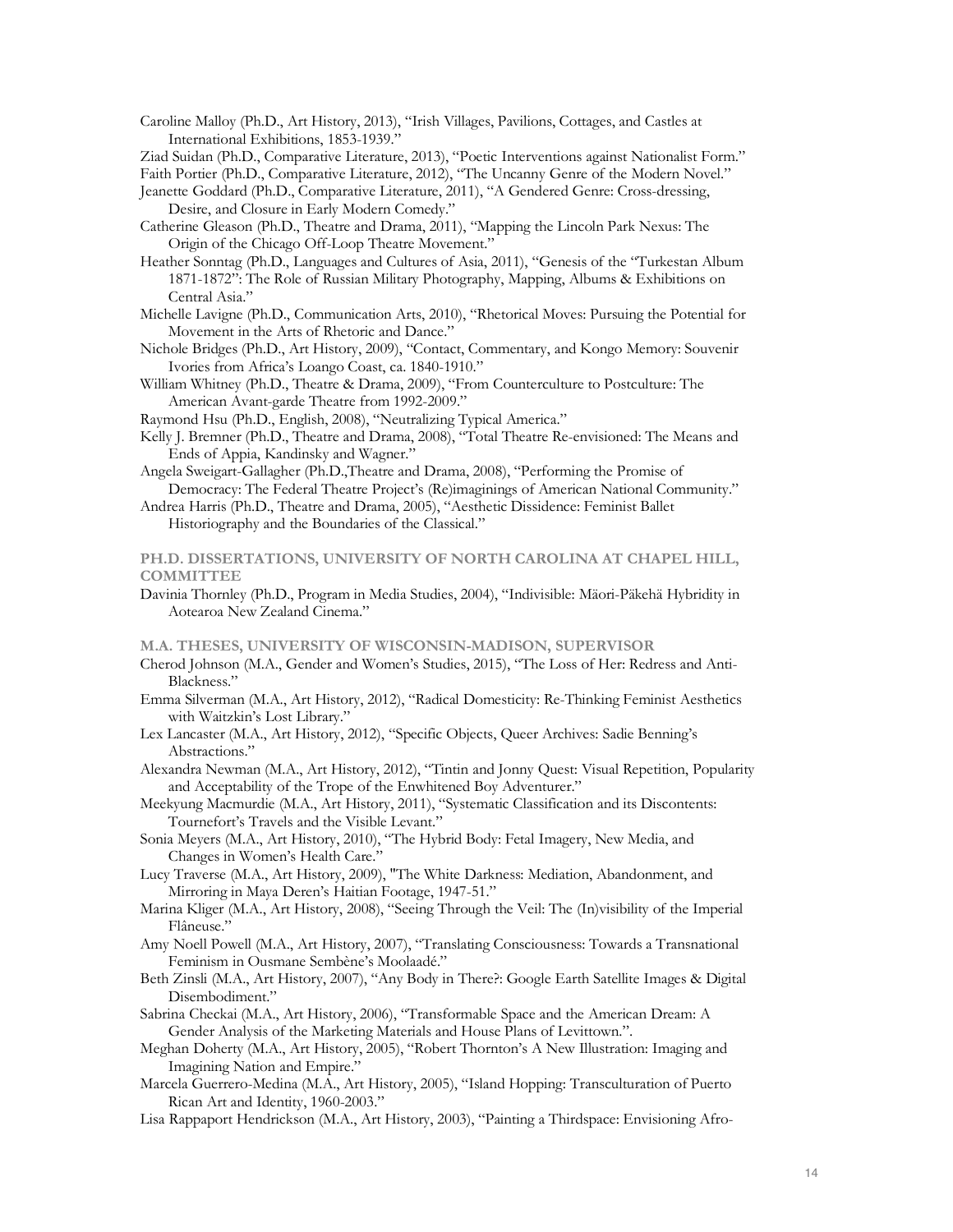Latina/o Identity in the Works of Josefina Pelayo, Mendoza, Alma Lopez, and Noni Olabisi."

**M.A. THESES, UNIVERSITY OF WISCONSIN-MADISON, COMMITTEE**

- Esaí Ortiz Rivera (M.A., Gender and Women's Studies, 2021), "The Politics of Jayaera: Performing Life, Affect and Anti-Colonial Resistance in Puerto Rico."
- Malù Machuca-Rose (M.A., Gender and Women's Studies, 2019), "La Noche es de las Cabras: Queer & Trans Survival in Postwar Lima."
- Elise Nagy (M.A., Gender and Women's Studies, 2015), "Situating Selfies: Identity, Community and Self Care."
- Sophia Farmer (M.A., Art History, 2014), "The Great War and the Italian Avant-Garde: Evolution and Devolution in Carlo Carrà's Artistic and Literary Works."
- Christy Wahl (M.A., Art History, 2013), "The Ultramodern and the Ultraprimitive: Weimar's Neue Frau and the Exotic 'Other' in Hannah Höch's Photomontage Series Aus einem ethnographischen Museum."
- Yang You (M.A., Art History, 2013), "Autonomous Ink: Zhu Xinjian's Female Nudes and the New Literati Painting."
- K.L.H. Wells (M.A., Art History, 2009), "The 'merely imitative mood': British Japonisme and Imperial Mimesis."
- Matt Rarey (M.A., Art History, 2008), "Notes on a Cosmic Race: Afro-Mexicans and the Exhibitionary Complex."
- Linde Brady (M.A., Art History, 2005), "Cabinets of Wonder, Objects of Critique: The Museums of Fred Wilson and Mark Dion."
- Tamara Huremovic (M.A., Art History, 2005), "Herbert Bayer and the Trilogy of National Socialist Propaganda."
- Peter Marinucci (M.A., Art History, 2005), "Dynamic Sensation Itself, Giacomo Balla's Paintings of 1912: The Transformation of the Futurist Style."
- Nancy Palm (M.A., Art History, 2005), ""Where There's Smoke": The Specter of Indian Removal in Hudson River School Painting."
- Michelle Craig (M.A., Art History, 2005), "Bori's Assertive Creativity: The Artistry of Hausa Possession Cult."
- Erica Schock (M.A., Art History, 2004), "Altarpieces and Altering Pieces: The Candy Spills of Felix Gonzalez-Torres."
- **M.F.A. COMMITTEE, DEPARTMENT OF ART, UNIVERSITY OF WISCONSIN-MADISON**

Chelsea Thompto (M.F.A., 2019), 4D/Digital Media and Video.

- Sylvie Rosenthal (M.F.A., 2013), Sculpture.
- Eduardo Villanueva (M.F.A., 2012), 2D.
- Julie Insun Youn (M.F.A., 2011), Painting and Photography.
- Willow Hagge (M.F.A., 2008), Printmaking and Photography.
- Eric Shows (M.F.A., 2008), Painting.

Paul Baker Prindle (M.F.A., 2008), Photography.

Anna Campbell (M.F.A., 2006), Sculpture.

**SENIOR HONORS THESES, UNIVERSITY OF WISCONSIN-MADISON, SUPERVISOR**

- Sarah Olk (B.A., Art History and History, anticipated 2022), pre-honors thesis summer research as recipient of Chipstone-Center for Design and Material Culture Summer Undergraduate Research Fellowship and presentation of her research findings at Chipstone-CDMC Summer Undergraduate Research Symposium (August, 2021).
- Adi Dina (B.A., Art History and English, 2020), "Plastic Surveillance: Negotiating Digital Girlhood in the Work of Portia Munson, Julia Scher, and Juliana Huxtable," Center for the Humanities Iwanter Prize and Department of Art History Honor's Thesis Prize.
- Vincent Moccio (B.A., Art History, 2015), "Ahhh! Real Monsters: Mike Kelley's *Kandor/Extracurricular Activity Projective Reconstruction* and Michelle Handelman's *Dorian: A Cinematic Perfume*."
- Sofia Majstorovic (B.A., Art History, 2014), "Neocolonialism's Hangover: Jean-Michel Basquiat and the Symptoms of Late Capitalism in Puerto Rico."
- Dakota Alcantara-Camacho (B.A., Gender and Women's Studies, 2013), "Buried Beneath: Bombs and Låtte."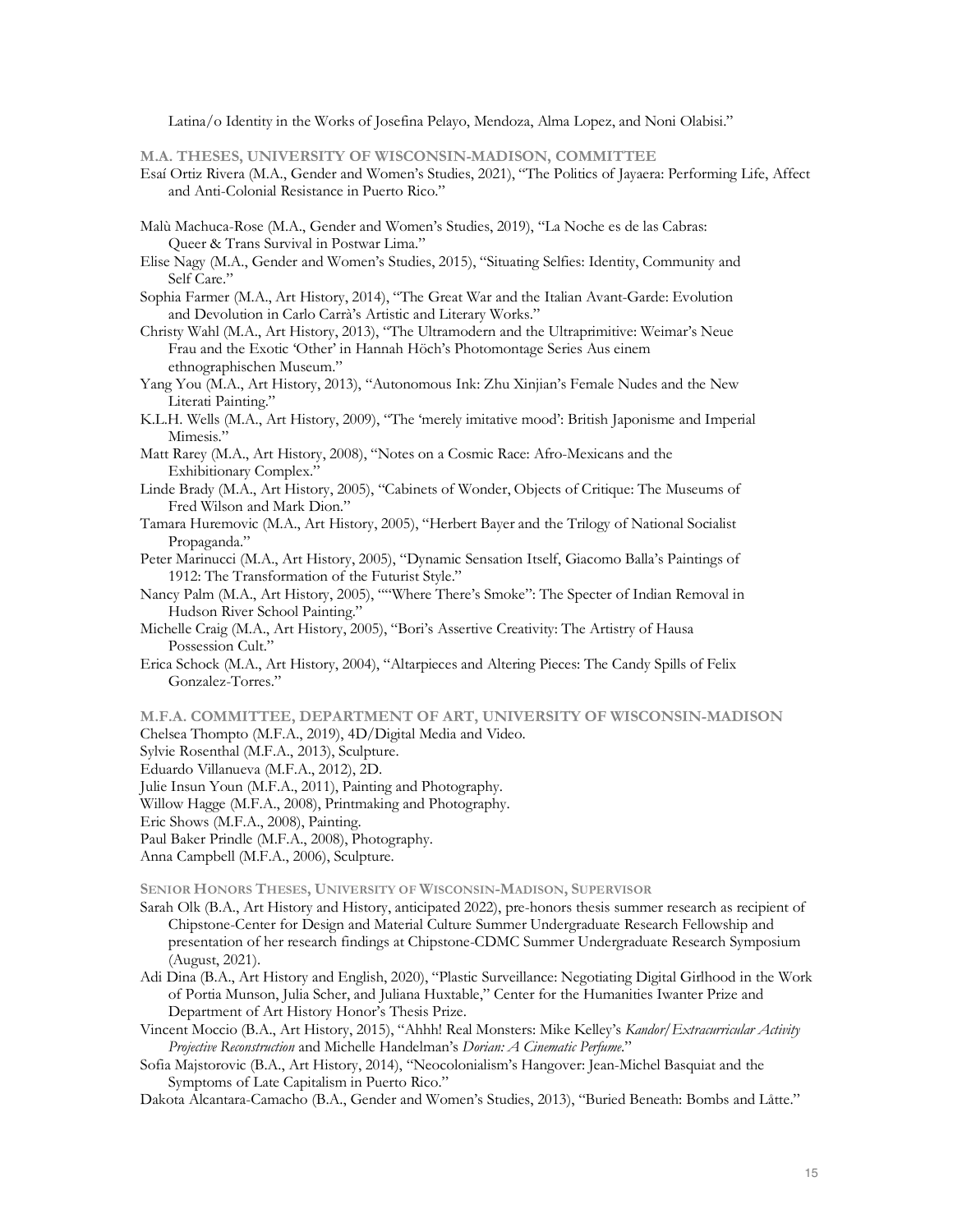- Alexandra Demet (B.A., Art History and Comparative Literature, 2012), "The Early Poetry, Drawings, and Journalism of Djuna Barnes: Beyond Divisions of Text and Image, High Culture and Mass Culture, Fiction and Nonfiction."
- Sara Woldt (B.A., Art History, 2010), "Colliding Identities: The Photographic Strategies of Nikki S. Lee and Mariko Mori."
- Rae Ganci (B.A., Art History, 2007), "Reconsidering Whiteness: Racial Representation in the Graphic Novels of Chris Ware, Marjane Satrapi & Gene Yang."

Christina Sours (B.A., Art History, 2007), "Final Images: Contemporary Art's Role in (Re)defining Genocide."

- Nancy Demerdash (B.A., Art History, 2006), "The *Virgin and Child* Examined Anew: Eroticism, Faith, & Transculturation in a Late 16<sup>th</sup> Century Mughal Painting."
- Lauren Stahl (B.A., Art History, 2006), "Beyond the Visual in Visual Art: An Exploration in Touch-Based Analysis."
- Laura Amundson (B.A., Art History, 2005), "Addressing the Female Mannequin: Sonia Mosse and the Hall of Mannequins at the Surrealist Exhibition of 1938."

**SENIOR HONORS THESES, UNIVERSITY OF NORTH CAROLINA AT CHAPEL HILL, SUPERVISOR**

Durba Chattaraj (B.A., Cultural Studies, 2002), "A Country not on the Map: Mapping Identity and Representation in South Asian America."

Aiden Riley Graham (B.A., Women's Studies, 2002), "Transgender Photography."

**INDIVIDUAL UNDERGRADUATE MAJORS IN VISUAL STUDIES, SUPERVISOR** Natalie Weinberger, 2007.

Nicholas Miller, 2007.

**HONORS PROGRAM, UNIVERSITY OF WISCONSIN-MADISON, GRANT ADVISOR**

Alexandra Dement, "Drawings and Writings of Djuna Barnes," Mark Mensink Award, 2010.

Christina Sours, "Visual Culture of Trauma," Sophomore Apprenticeship Program Grant, 2005.

Nancy Demerdash, "Piety, Purity, Promiscuity, or Profanity? Gender, Sexuality, Faith and Cultural Hybridity in Late 16th Century Mughal Painting," Trewartha Undergraduate Honors Research Grant, 2005.

**UNDERGRADUATE RESEARCH SCHOLARS PROGRAM FOR FIRST-YEAR STUDENTS, UNIVERSITY OF WISCONSIN-MADISON, SUPERVISOR**

Dawry Ruiz, "Arts Activism, Whiteness, & Gentrification," 2020-21.

Christina Sours, "Technologies of Seeing," 2004.

**CSTART: CAROLINA STUDENTS TAKING ACADEMIC RESPONSIBILITY THROUGH TEACHING, UNIVERSITY OF NORTH CAROLINA AT CHAPEL HILL, SUPERVISOR** Durba Chattaraj, "Visual Culture in the South Asian Diaspora," 2001-2002.

### **SERVICE**

**PROFESSIONAL POSITIONS**

Governing Board, International Association for Visual Culture, 2017-present.

Organizational Committee, International Association for Visual Culture, 2021-22.

Early Career Researcher Prize Committee, International Association for Visual Culture, 2019-present.

Editorial Board, *Journal of Visual Culture*, 2013-present.

- Advisory Board for *New Histories, New Futures*, part of Magnum Foundation's *Photography, Expanded* Program, Magnum Foundation in partnership with The Brown Institute for Media Innovation and NYU's Department
- of Media, Culture and Communication, Summer 2021.
- Advisory Board, Visual Culture Caucus, College Art Association, 2008–present.
- NEH Fellowships Panel: Art History II, Reviewer, Washington, D.C., 2015.

Committee to review the Code of Ethics for Art Historians and Guidelines for the Professional Practice of Art History for The CAA Professional Practices Committee (PPC), 2012.

Chair, Graduate Student Research Paper Prize Committee, American Society for Eighteenth-Century Studies, 2008-2011.

Prize Committee, American Society for Eighteenth-Century Studies, 2006-2008.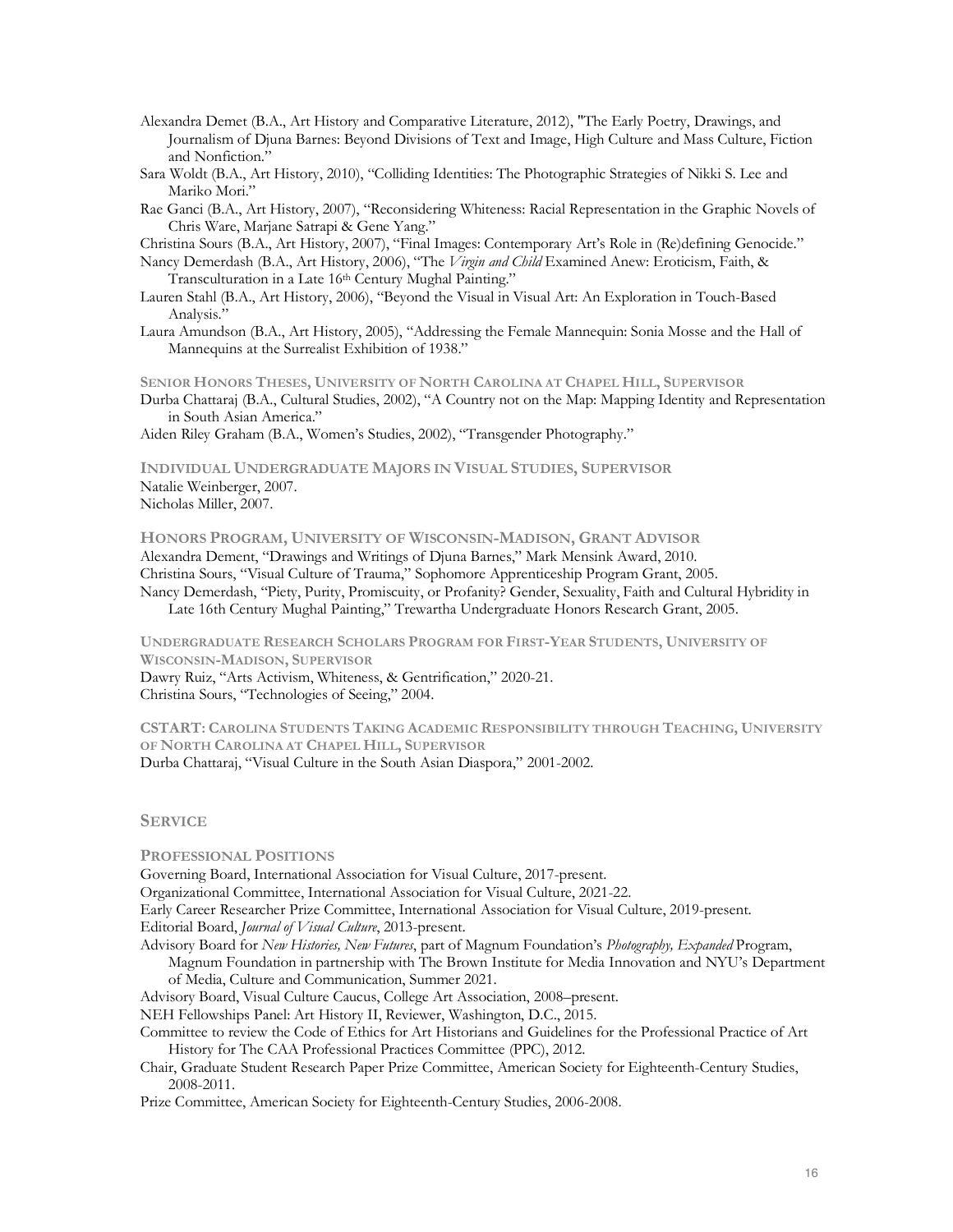Co-Chair, Visual Culture Caucus, College Art Association, 2006-2008.

**SERVICE TO THE PROFESSION** Journal Proposal Reviews for Duke University Press. Book Manuscript Reviews for MIT Press, Duke University Press, University of Minnesota Press, Oxford University Press, Ashgate Press, and Stanford University Press. Journal Article Reviews for *Art Journal*, *Meridians: Feminism, Race, Transnationalism*. *Journal of Transnational American Studies*, *Eighteenth-Century Studies*, and *Studies in Eighteenth-Century Culture*.

**UNIVERSITY SERVICE**

**CENTER FOR VISUAL CULTURES** Steering Committee, 2010-present. Curriculum Committee, 2018-present. Founding Director, 2007-2010.

**VISUAL CULTURE CLUSTER** Cluster Coordinator, 2007-2018. Chair, Faculty Search Committee, 2007-2008. Associate Director, 2004-2007. Steering Committee, 2002–2007. Programming Committee, 2002-2007. Curriculum Committee, 2002–2007.

**DISABILITY STUDIES INITIATIVE** Steering Committee, 2016-present.

**THE A. W. MELLON POSTDOCTORAL FELLOWS PROGRAM, UNIVERSITY OF WISCONSIN-MADISON** Faculty Mentor to Amanda E. Rogers, Fellow in the Department of Art History, 2013-2015.

**UNIVERSITY POSITIONS AND COMMITTEES, UNIVERSITY OF WISCONSIN-MADISON** Arts and Humanities Divisional Committee, 2013-14, 2011-12, 2009-2010. Representative to University Senate, 2003–2004.

**THE CENTER FOR THE HUMANITIES, UNIVERSITY OF WISCONSIN-MADISON** Prize Committee, 2009-2010. Steering Committee, What is Human? Initiative, 2008–2010. Advisory Board, 2008-2009.

**WISCONSIN ALUMNI RESEARCH FOUNDATION** Steering Committee, Promoting Collisions Project, Promoting Interdisciplinary Research Collaboration, WARF, 2008-2010.

Search Committee for Director of the Morgridge Institute for Research, 2009.

**DEPARTMENT OF ART HISTORY** Director of Graduate Studies, 2010-2015, 2017-18, 2021-22. Admissions and Fellowships Committee, 2021-22. Chair, Review Committee for Daniel Spaulding, Assistant Professor of Modern and Contemporary Art, 2020-21. Member, Awards Committee, 2020-21. Diversity Liaison, Grievance Committee, 2020-21. Chair, Review Committee for Yuhang Li (Assistant Professor of Chinese Art; promoted to Associate Professor with Tenure in 2019), 2017-19. Chair, Personnel, Budget and Merit Committee, 2016-17. Faculty Advisor, Undergraduate Art History Association, 2016-17. Chair, Search Committee for Assistant Professor of Early Modern Art History, 2011-12.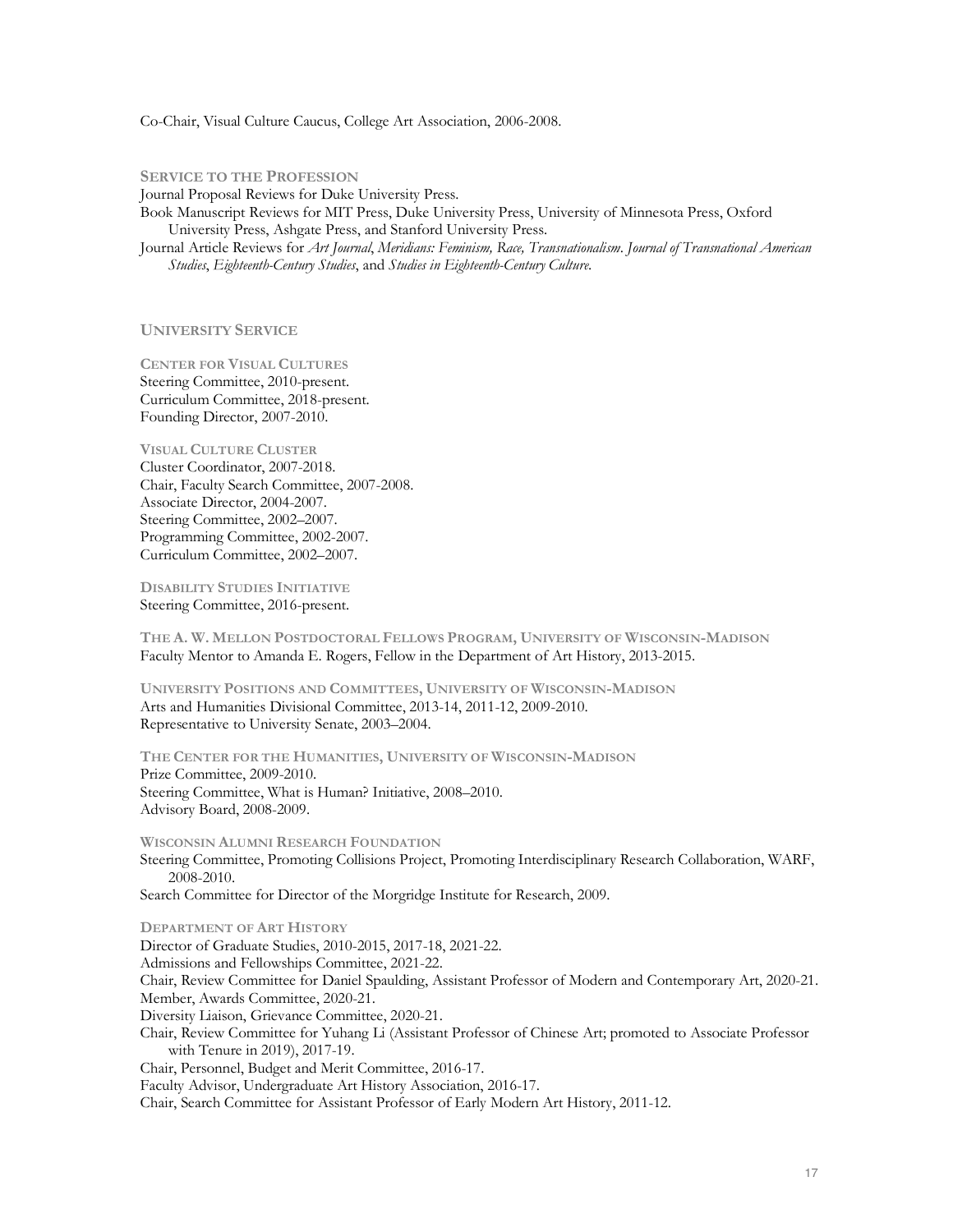Chair, Development Committee, 2011-2012, 2006-2008. Mentoring Committee for Lauren Kroiz, Assistant Professor of American Art, 2011-2012. Chair, Tenure Committee for Nancy Marie Mithlo, Assistant Professor of Native American Art, 2007-2010. Curriculum Committee, 2004–2009. Advisor for Honors in the Major, 2004-2006.

**DEPARTMENT OF GENDER AND WOMEN'S STUDIES**

Executive Committee, 2016–present.

Chair, Tenure Review Committee for 2nd-year review, James McMaster, Assistant Professor, Gender Women's Studies and Asian-American Studies, 2020-21, 2021-22.

Member, Ph.D. Planning Committee, 2021-22.

Chair, Full Professor Promotion Review Committee, Ellen Samuels, Associate Professor, Gender and Women's Studies and English, 2020-21.

Member, Probationary Review/Tenure Committee for 3rd Review of Annie Menzel, 2017-18

**DEPARTMENT OF ART** Faculty Affiliate, 2011-present.

**DEPARTMENT OF COMPARATIVE LITERATURE** Faculty Executive Committee, 2009-2016.

# **PUBLIC ARTS AND HUMANITIES, OUTREACH TEACHING AND MENTORING**

"Dispatches from our Queer Bodies in Pandemic Times," contribution for episode #12, *Living in this Queer Body* podcast hosted by Asher Pandjiris (May 29, 2020).

"The Wet Archive," public conversation on student-led curatorial interventions with museum's permanent collections, WORT, Wisconsin's Listener-Sponsored Community Radio Station, January 2015.

"Celebrating the Life of José Esteban Muñoz," public memorial conversation on afterlives of queer theory, WORT, Wisconsin's Listener-Sponsored Community Radio Station, December 2013.

"Café La Petite Mort," public conversation on performance-based research about talking as a form of care for death, Wisconsin Public Radio, October 2013.

"Chimeras and the Edges of the Human," Conversations in Science Series, Wisconsin Initiative for Science Literacy at the University of Wisconsin-Madison in collaboration with the Madison Metropolitan School District and the Edgewood Sonderegger Science Center, Wisconsin Public Television, April 2010.

"Arts of the Harlem Renaissance," ArtsBridge Project, Morgridge Center for Public Service, University of Wisconsin-Madison, supervised undergraduate visual studies major Nick Miller teaching at Wright Middle School, Madison, Wisconsin, Spring 2007.

## **MEDIA COVERAGE AND REVIEWS**

#### **REVIEWS OF BOOKS**

- Rod Bantjes, "*Scenes of Projection: Recasting the Enlightenment Subject* (Review)," *Technology and Culture* 57.4 (2016): 1010-12.
- Kevin Chua, "What We Talk About, When We Talk About Projection: Review of Jill H. Casid, *Scenes of Projection: Recasting the Enlightenment Subject*," *Nonsite* 20 (January 15, 2017), nonsite.org.

Srinivas Aravamudan, "Garden Variety Queer Studies?," *GLQ: A Journal of Lesbian and Gay Studies* 13.2-3 (Summer 2007), 409-12.

Femi Abodunrin, Leigh Dale, Chris Tiffin, Richard Lane, Suzanne Scafe, Clare Chambers, Rachel Farebrother, and Nelson Wattie, "New Literatures," *Year's Work in English Studies* 86 (2007), 558.

"Review of *Sowing Empire*," *CHOICE: Current Reviews for Academic Libraries* 43.1 (September 2005).

Amanda Claremont, "Review of *Sowing Empire*," *Cultural Geographies* 14:3 (July 2007), 475-76.

Len Guelke, "Review of *Sowing Empire*," *Journal of Historical Geography* 32 (2006), 455–57.

Elizabeth Kalbfleisch, "Review of *Sowing Empire*," *Invisible Culture: An Electronic Journal for Visual Culture* (2006).

John M. MacKenzie, "Review of *Sowing Empire*," *The International History Review* 28:3 (September 2006), 616-18.

Eric Pawson, "Review of *Sowing Empire*," *Singapore Journal of Tropical Geography* 28:1 (March 2007): 107-8.